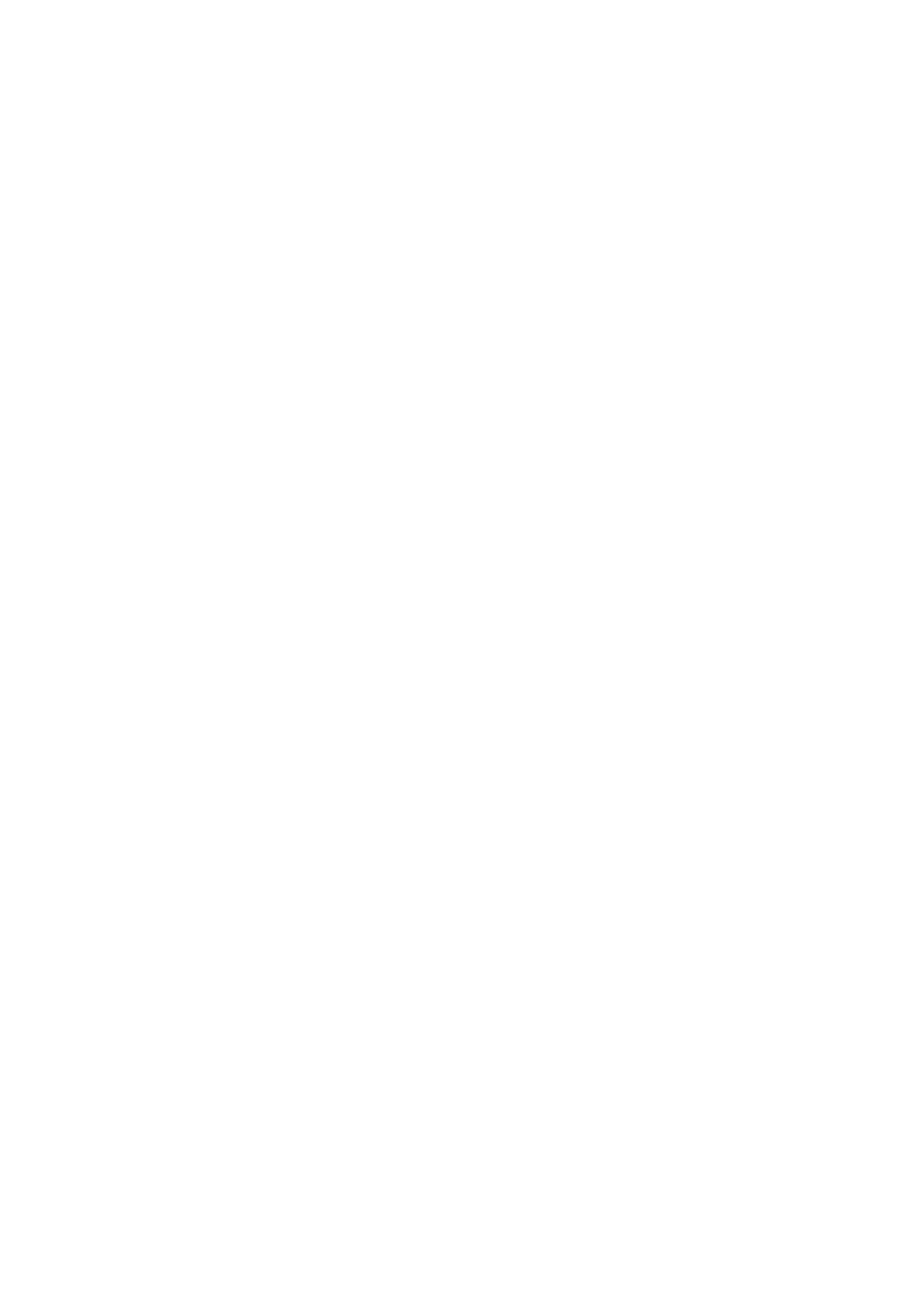Western Australia

# **Land Valuers Licensing Act 1978**

# **Contents**

# **Part I — Preliminary**

| 1.               | Short title                                                          | $\overline{2}$ |
|------------------|----------------------------------------------------------------------|----------------|
| 2.               | Commencement                                                         | $\overline{c}$ |
| $\overline{4}$ . | Terms used                                                           | $\overline{2}$ |
| 15.              | Powers of investigation                                              | 3              |
| 16.              | Application for review by SAT of certain decisions<br>under Part III | 3              |
|                  | <b>Part III</b> — Licensing                                          |                |
| 17.              | Applications for licences                                            | 5              |
| 19.              | Grant of licence                                                     | 5              |
| 19A.             | Commissioner may grant licence without notice to                     |                |
|                  | applicant                                                            | 6              |
| 20A.             | SAT may suspend licence in some cases                                | 6              |
| 21.              | Expiry and surrender of licence                                      | 7              |
| 22.              | Renewal of licence                                                   | 7              |
| 23A.             | Duplicate licence                                                    | 8              |
|                  | Part IV — Control of the practice of                                 |                |
|                  | valuation                                                            |                |
|                  | Division 1 — General                                                 |                |
| 23.              | Valuers to be licensed                                               | 9              |
| 24.              | False claim of being licensed                                        | 9              |
| 25.              | Remuneration of licensed valuers                                     | 10             |
|                  | Division $2$ — Discipline                                            |                |
| 26.              | Licensed valuers' code of conduct                                    | 11             |
| 27.              | Disciplinary proceedings against licensed valuers                    | 11             |

As at 14 Apr 2022 Version 04-j0-01 page i Published on www.legislation.wa.gov.au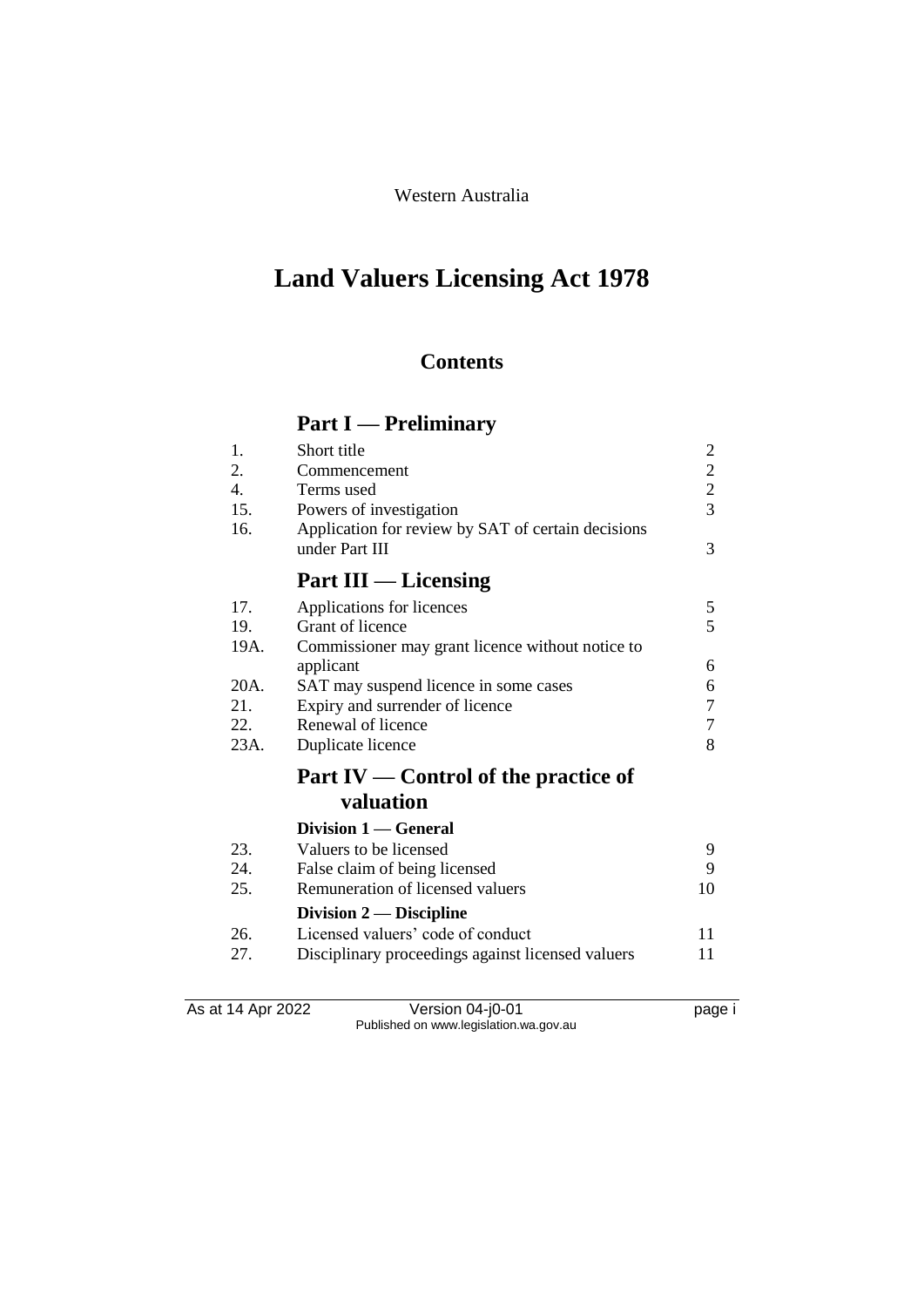| 28.  | SAT's powers on disciplinary proceedings           |    |  |
|------|----------------------------------------------------|----|--|
|      | <b>Part V</b> — Miscellaneous                      |    |  |
| 29.  | Register of licensed valuers                       | 13 |  |
| 29A. | Change of particulars, licensee to notify          |    |  |
|      | Commissioner                                       | 13 |  |
| 30.  | Commissioner's certificate                         | 13 |  |
| 31.  | Annual report by department                        | 14 |  |
| 33.  | Confidentiality of information officially obtained | 15 |  |
| 33A. | Offence of giving false or misleading information  | 15 |  |
| 34.  | Offences by corporations                           | 15 |  |
| 35.  | Proceedings for offences                           | 16 |  |
| 36.  | Regulations                                        | 16 |  |
|      | <b>Part VI — Miscellaneous transitional</b>        |    |  |
|      | matters                                            |    |  |
| 37.  | Terms used                                         | 18 |  |
| 38.  | Former Board abolished                             | 18 |  |
| 39.  | References to former Board or Registrar            | 18 |  |
| 40.  | Immunity continues                                 | 19 |  |
| 41.  | Notices of maximum amounts of remuneration         | 19 |  |

42. Unfinished proceedings by former Registrar 19 43. Unfinished proceedings by former Board 19<br>44. Winding-up by former Board 20 44. Winding-up by former Board 20<br>45. Final report by former Board 20 45. Final report by former Board<br>46. Transitional regulations 21

> Compilation table 23 Uncommenced provisions table 25<br>Other notes 25

# **Defined terms**

**Notes**

Other notes

Transitional regulations

page ii Version 04-j0-01 As at 14 Apr 2022 Published on www.legislation.wa.gov.au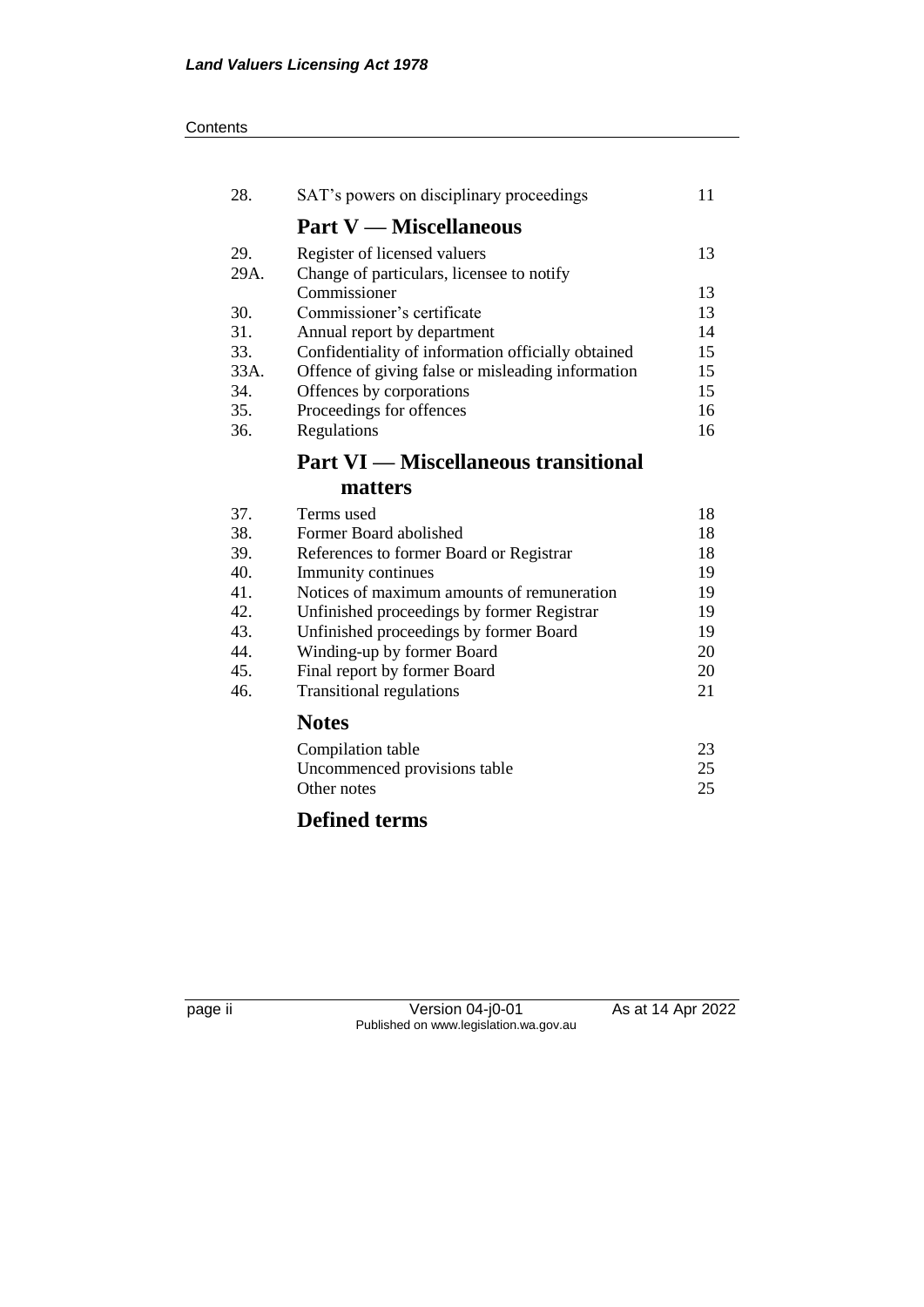Western Australia

# **Land Valuers Licensing Act 1978**

**An Act to provide for the licensing of land valuers and for related purposes.**

As at 14 Apr 2022 Version 04-j0-01 page 1 Published on www.legislation.wa.gov.au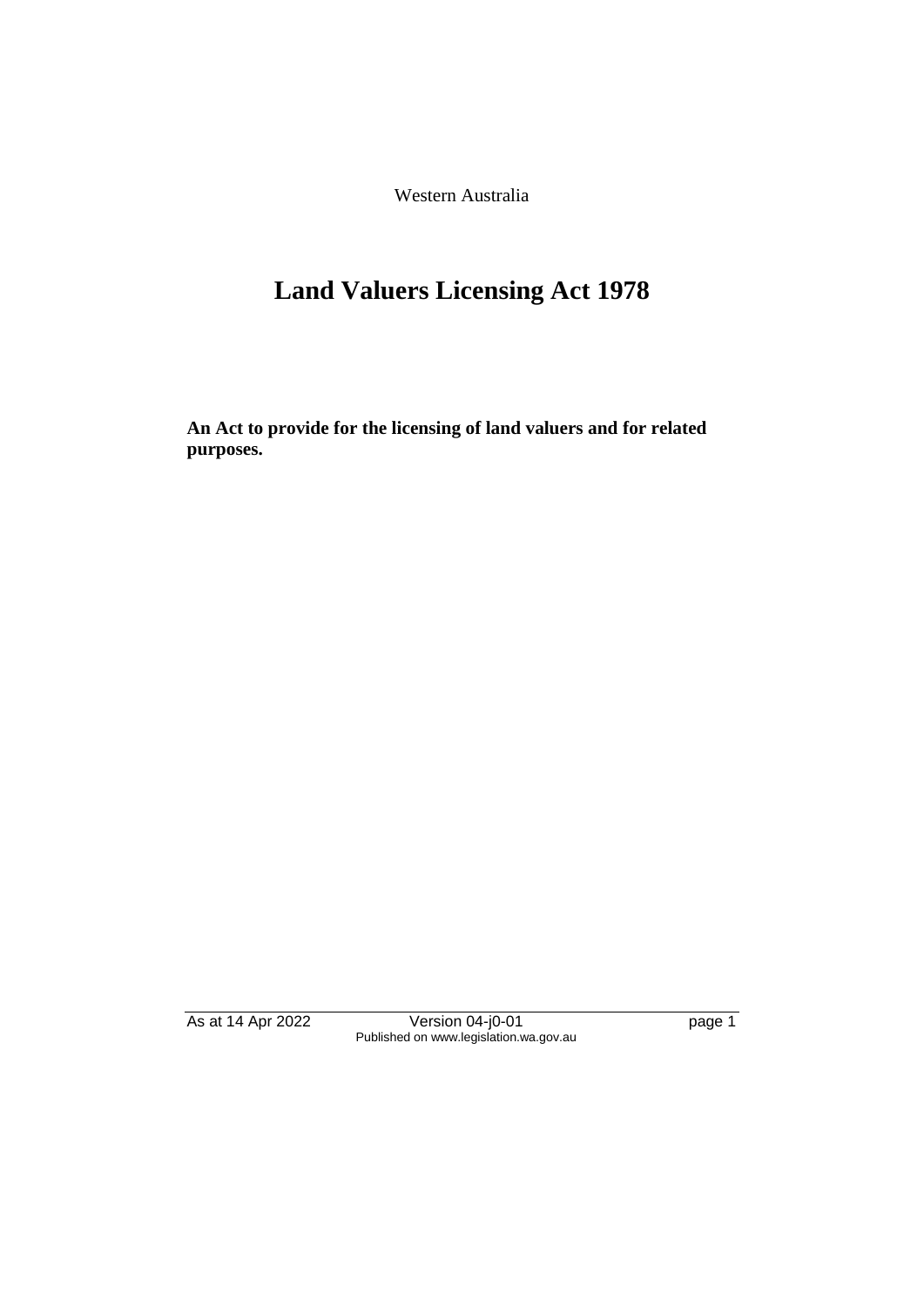**s. 1**

# **Part I — Preliminary**

#### **1. Short title**

This Act may be cited as the *Land Valuers Licensing Act 1978*.

#### **2. Commencement**

This Act shall come into operation on a date to be fixed by proclamation.

*[3. Deleted: No. 56 of 1995 s. 26.]*

#### **4. Terms used**

In this Act unless the context otherwise requires —

*approved* means approved by the Commissioner;

*Australian Property Institute* means the incorporated association known as the Australian Property Institute;

*Commissioner* has the meaning given in the *Fair Trading Act 2010* section 6;

*corporation* means any body corporate;

*department* means the department of the Public Service principally assisting the Minister in the administration of this Act;

*land* includes any estate or interest in land;

*lawyer* means an Australian lawyer within the meaning of that term in the *Legal Profession Act 2008* section 3;

*legal practitioner* means an Australian legal practitioner within the meaning of that term in the *Legal Profession Act 2008* section 3;

*licence* means a licence under this Act;

*licensed valuer* means a person licensed under this Act;

page 2 **Version 04-j0-01** As at 14 Apr 2022 Published on www.legislation.wa.gov.au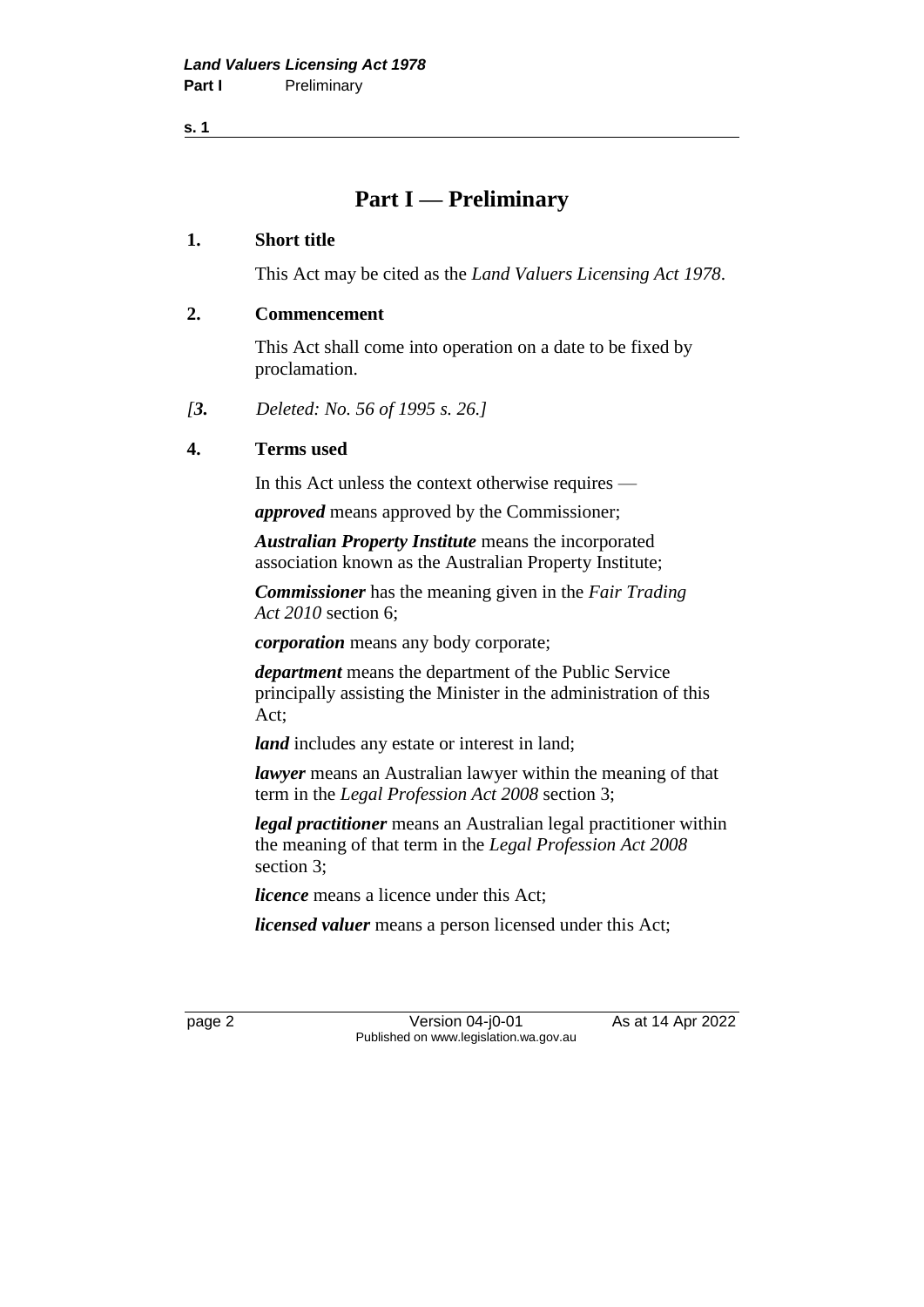*licensed valuers code of conduct* means the code published under section 26;

*officer* means —

- (a) in relation to a firm  $\frac{m}{n}$  a member of the firm or an employee of the firm whose sole or principal employment is in the service of the firm;
- (b) in relation to a corporation any director, manager or secretary of the corporation or any employee of the corporation whose sole or principal employment is in the service of the corporation.

*[Section 4 amended: No. 15 of 1984 s. 3; No. 56 of 1995 s. 27; No. 65 of 2003 s. 44(2); No. 74 of 2003 s. 74(2); No. 55 of 2004 s. 586; No. 21 of 2008 s. 671(2); No. 58 of 2010 s. 14 and 31.]*

*[Part II heading deleted: No. 58 of 2010 s. 15.]*

*[Heading deleted: No. 58 of 2010 s. 16.]*

- *[5-11. Deleted: No. 58 of 2010 s. 16.] [Heading deleted: No. 58 of 2010 s. 17.]*
- *[12-14. Deleted: No. 58 of 2010 s. 18.]*

# **15. Powers of investigation**

The *Fair Trading Act 2010* section 61 and Part 6 of that Act apply to this Act.

*[Section 15 inserted: No. 58 of 2010 s. 19.]*

*[15A-15C. Deleted: No. 58 of 2010 s. 20.]*

### **16. Application for review by SAT of certain decisions under Part III**

(1) Any person aggrieved by a reviewable decision of the Commissioner may apply to the State Administrative Tribunal for a review of the decision.

As at 14 Apr 2022 Version 04-j0-01 page 3 Published on www.legislation.wa.gov.au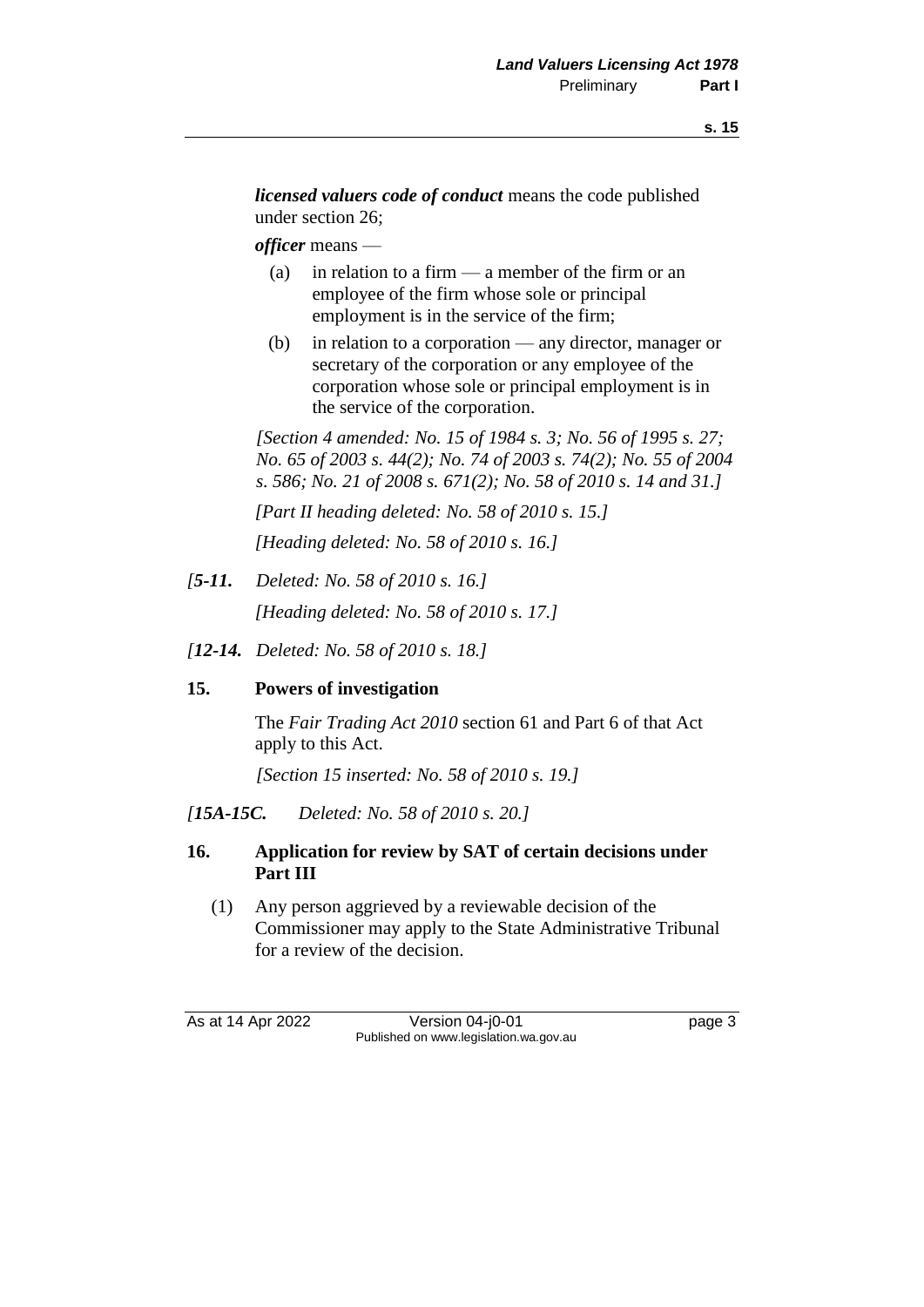(2) In subsection  $(1)$  —

*person aggrieved* means a person whose licence is affected by a reviewable decision or who, under Part III, applies for the grant of a licence or the renewal of a licence;

*reviewable decision* means a decision under Part III other than a determination of the form in which an application is to be made.

*[Section 16 inserted: No. 55 of 2004 s. 592; amended: No. 58 of 2010 s. 31; No. 23 of 2014 s. 15.]*

page 4 Version 04-j0-01 As at 14 Apr 2022 Published on www.legislation.wa.gov.au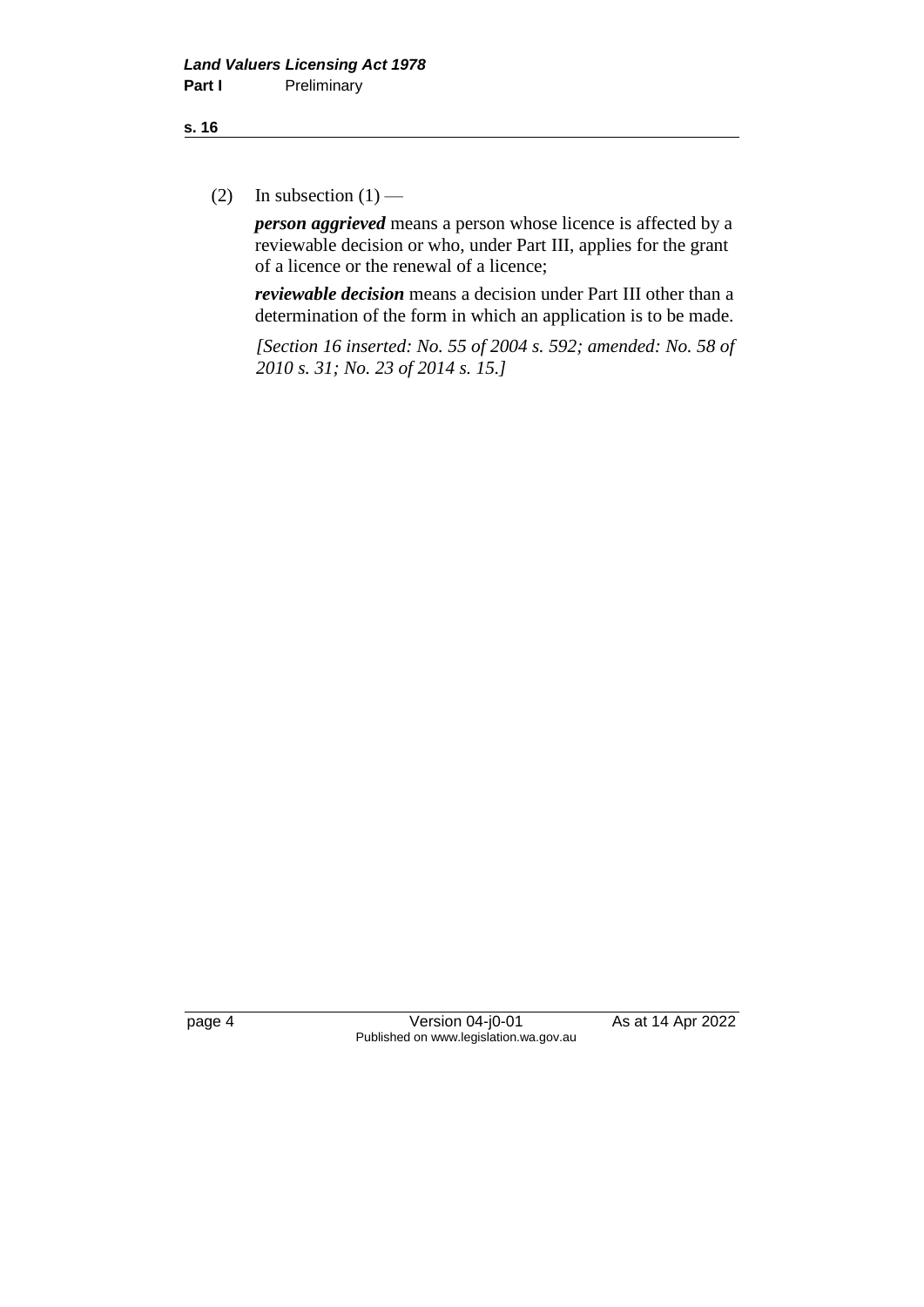# **Part III — Licensing**

### **17. Applications for licences**

(1) An application for a licence shall be made in writing and in a manner and form determined by the Commissioner in respect of such an application and shall contain such information as is required by the Commissioner in respect of such an application.

#### *[(2), (3) deleted]*

- (4) In respect of any particular application the applicant shall furnish the Commissioner with such further information as the Commissioner determines, verified if the Commissioner so requires by statutory declaration.
- (5) If the Commissioner is considering making an adverse decision in relation to the application, the Commissioner must give the applicant the opportunity to give additional information in relation to that application.

*[Section 17 amended: No. 58 of 2010 s. 21 and 31; correction to reprint: Gazette 24 Aug 2012 p. 3959; amended: No. 23 of 2014 s. 16; No. 44 of 2016 s. 16.]*

*[18. Deleted: No. 23 of 2014 s. 17.]*

#### **19. Grant of licence**

The Commissioner may grant a licence to any person who pays to the Commissioner the prescribed fee and satisfies the Commissioner, by such evidence as the Commissioner may require that he is a person of good character and repute and is competent to carry out the duties of a licensed valuer and  $w$ ho —

- *[(a) deleted]*
- (b) is a member of the Australian Property Institute; or

As at 14 Apr 2022 Version 04-j0-01 page 5 Published on www.legislation.wa.gov.au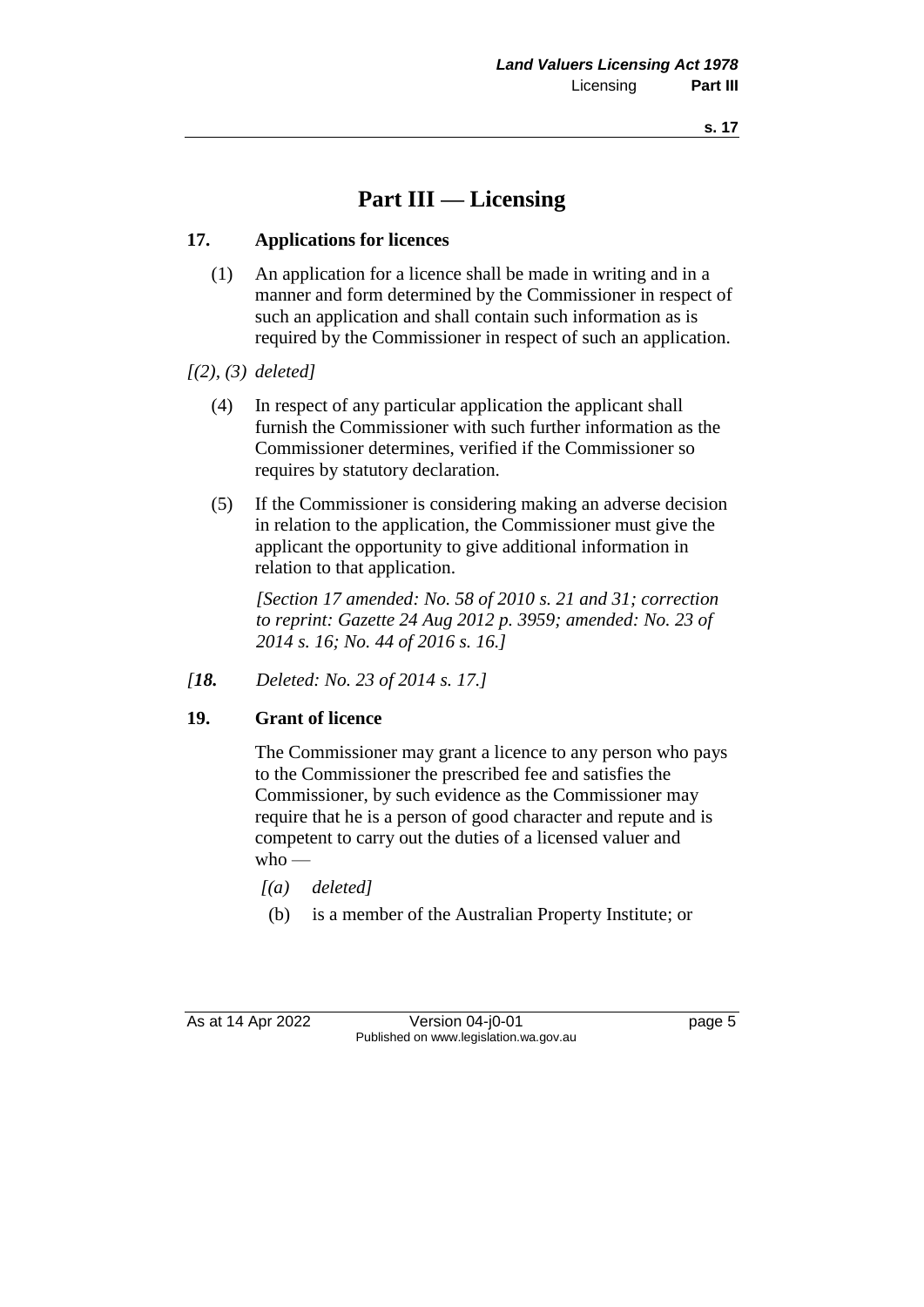- (c) is the holder of a prescribed degree, diploma, certificate or other award and has had, in the opinion of the Commissioner, —
	- (i) satisfactory practical experience in the valuation of land, for the period of 2 years immediately preceding the date of his application; and
	- (ii) a total of not less than 4 years' satisfactory practical experience in the valuation of land within the period of 10 years immediately preceding the date of his application;
	- or
- (d) has previously held a licence under this Act within the period of 5 years immediately preceding the date of his application.

*[Section 19 amended: No. 74 of 2003 s. 74(3); No. 55 of 2004 s. 593; No. 58 of 2010 s. 31; No. 44 of 2016 s. 17.]*

#### **19A. Commissioner may grant licence without notice to applicant**

- (1) Subject to this Part, a licence may be granted by the Commissioner without notice to the applicant.
- (2) Where the Commissioner performs a function under subsection (1), the Commissioner shall forthwith deliver the licence to the applicant.

*[Section 19A inserted: No. 55 of 2004 s. 594; amended: No. 58 of 2010 s. 23 and 31; No. 23 of 2014 s. 18.]*

*[20. Deleted: No. 25 of 2019 s. 34.]*

### **20A. SAT may suspend licence in some cases**

(1) Where the State Administrative Tribunal makes an order against a licensed valuer and payment is not made in accordance with the order or the order is otherwise not complied with or is breached, the State Administrative Tribunal may suspend the licence until the payment is made, or for such period or upon

page 6 **Version 04-j0-01** As at 14 Apr 2022 Published on www.legislation.wa.gov.au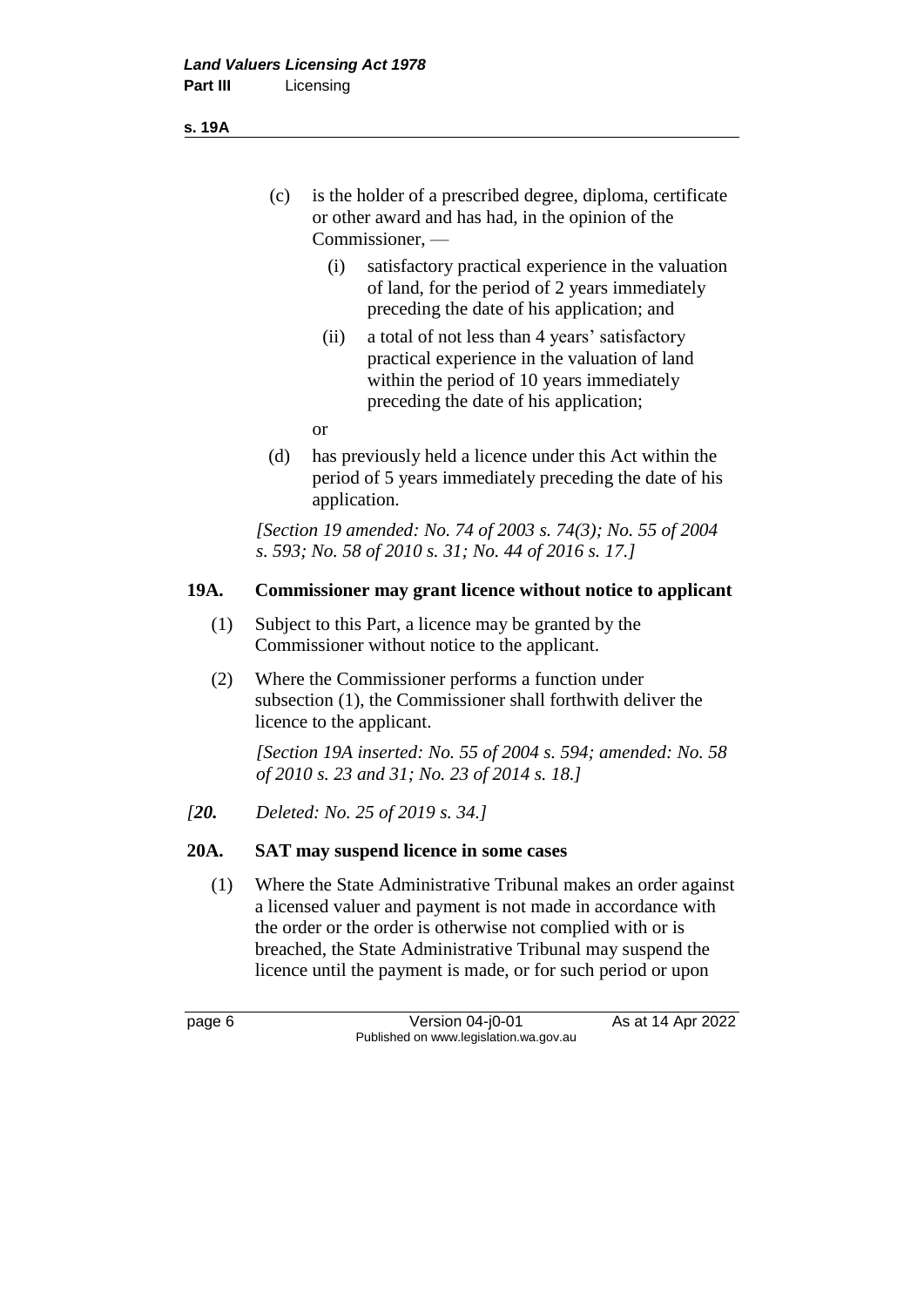such event occurring as the State Administrative Tribunal thinks fit.

(2) The power conferred on the State Administrative Tribunal by subsection (1) is in addition to, and does not derogate from, the powers conferred on it by the *State Administrative Tribunal Act 2004*.

*[Section 20A inserted: No. 55 of 2004 s. 595.]*

## **21. Expiry and surrender of licence**

- (1) On granting a licence the Commissioner shall fix a period, not exceeding the period prescribed, during which the licence is to have effect.
- (1a) Subject to section 28, unless sooner surrendered a licence shall have effect for the period fixed under subsection (1) and may be renewed under section 22.
- (2) A person may at any time surrender a licence and the licence shall thereupon become and be void and of no effect.
- (3) Despite the surrender by a person of a licence, this Act and the *Fair Trading Act 2010* apply, for the purpose of enabling the person to be investigated or otherwise dealt with for a matter arising before the surrender, as if the licence had not been surrendered.

*[Section 21 amended: No. 56 of 1995 s. 28; No. 55 of 2004 s. 596; No. 58 of 2010 s. 24 and 31.]*

# **22. Renewal of licence**

- (1) Where the holder of a licence applies to the Commissioner for the renewal of that licence and pays to the Commissioner the prescribed fee, the Commissioner may renew the licence for a further prescribed period.
- $(2)$  If
	- (a) an application is made during the period that begins on the day on which the licence expired and ends on the

As at 14 Apr 2022 Version 04-j0-01 page 7 Published on www.legislation.wa.gov.au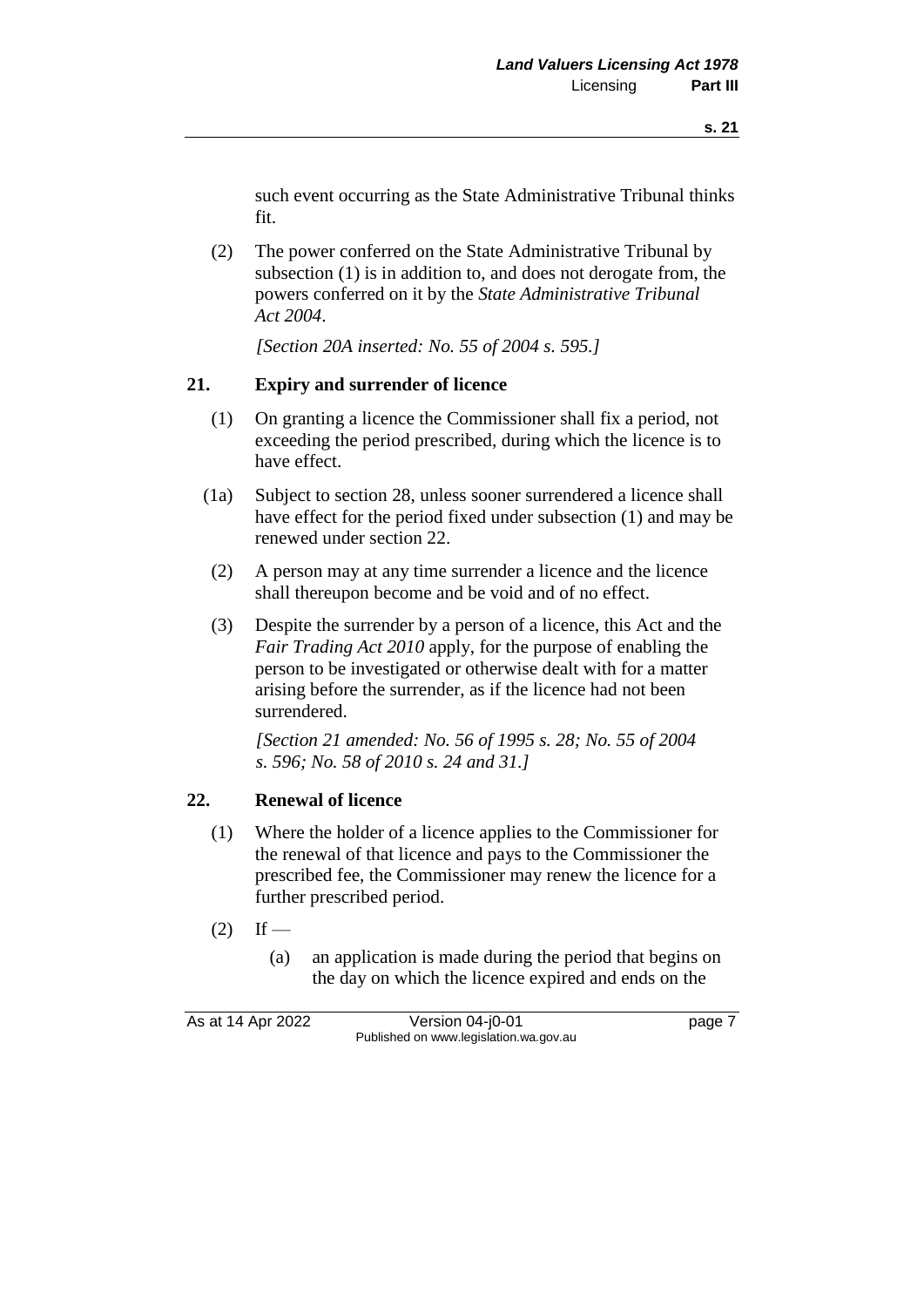#### **s. 23A**

day that is 28 days after the day on which the licence expired; and

(b) the prescribed fee and any amount prescribed by way of penalty for a late application are paid,

the Commissioner may renew that licence for the period prescribed.

- (2a) A renewal under subsection (2) shall be taken for all purposes to have taken effect on the day immediately succeeding the day on which the previous licence expired.
- (3) An application for the renewal of a licence shall be made in writing and in a manner and form determined by the Commissioner in respect of such an application.
- (4) Section 19 applies to an application under this section as if it were an application for a licence under section 17.

*[Section 22 amended: No. 56 of 1995 s. 29; No. 58 of 2010 s. 25 and 31; No. 23 of 2014 s. 19; No. 25 of 2019 s. 35.]*

#### **23A. Duplicate licence**

If a licence has been lost or destroyed, the Commissioner may issue a duplicate licence on payment by the holder of the prescribed fee.

*[Section 23A inserted: No. 23 of 2014 s. 20.]*

page 8 Version 04-j0-01 As at 14 Apr 2022 Published on www.legislation.wa.gov.au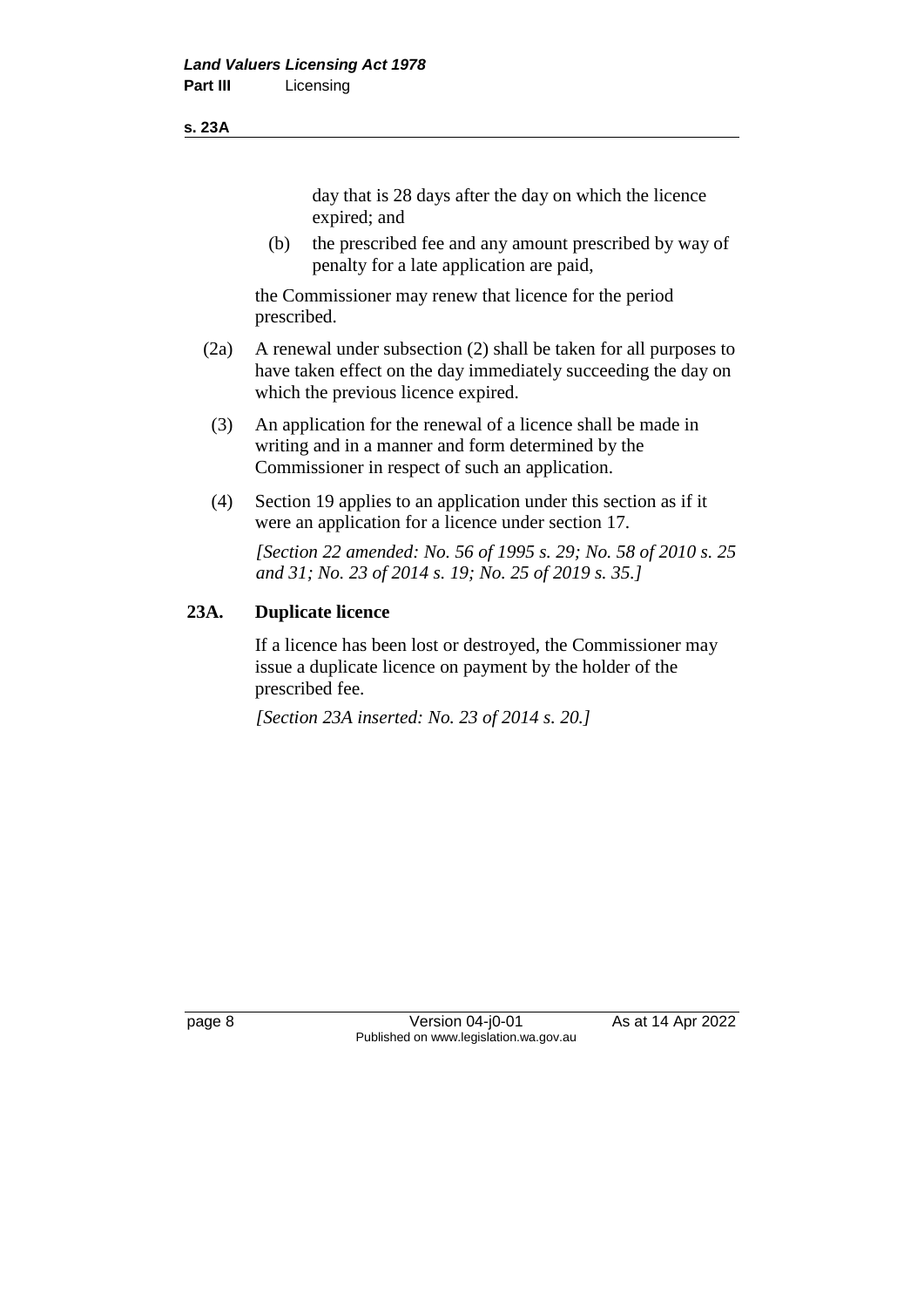# **Part IV — Control of the practice of valuation**

# **Division 1 — General**

# **23. Valuers to be licensed**

(1) A person shall not carry on business, or by any means hold himself out, or demand or receive commission, reward or other valuable consideration in respect of his services, as a valuer of land unless he is licensed under this Act.

Penalty for this subsection: a fine of \$100 000.

- (2) Subsection (1) does not prevent a firm or corporation from carrying on business, or holding itself out, or demanding or receiving commission, reward or other valuable consideration in respect of its services, as a valuer of land so long as every valuation of land supplied by that firm or corporation is made by a person who is licensed under this Act.
- (3) Subsection (1) does not prevent
	- (a) a student who is undertaking a prescribe course of study in the valuation of land; or
	- (b) a person who is employed as an assistant to a licensed valuer,

from performing and discharging, under the supervision of a licensed valuer, functions and duties connected with the valuation of land.

*[Section 23 amended: No. 15 of 1984 s. 5; No. 69 of 2006 s. 17; No. 23 of 2014 s. 21; No. 25 of 2019 s. 37.]*

# **24. False claim of being licensed**

(1) A person who, not being a licensed valuer, in any way implies that he is licensed under this Act shall be guilty of an offence against this Act.

Penalty for this subsection: a fine of \$100 000.

As at 14 Apr 2022 Version 04-j0-01 page 9 Published on www.legislation.wa.gov.au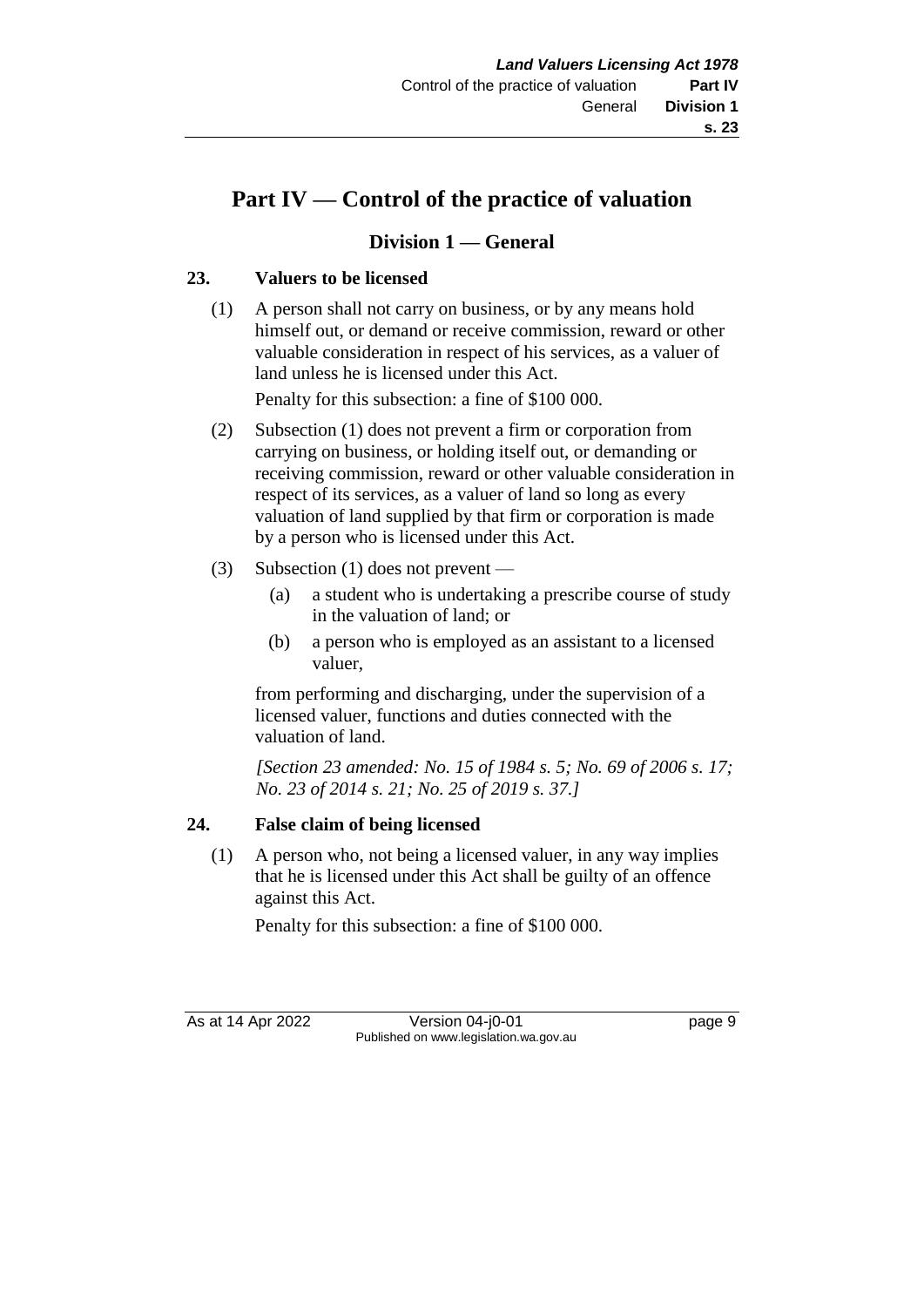(2) Subsection (1) does not prevent a firm or corporation of which at least one officer is a licensed valuer from using the term "licensed valuers", or otherwise implying in any way that it is able to render the services of a licensed valuer, in a notice or advertisement or in a letterhead or other document so long as the notice, advertisement or document also contains the names of the officer or officers of the firm or corporation who is or are licensed under this Act.

*[Section 24 amended: No. 69 of 2006 s. 18; No. 25 of 2019 s. 37.]*

### **25. Remuneration of licensed valuers**

- (1) The Commissioner may, with the approval of the Minister, from time to time by notice published in the *Government Gazette* fix the maximum amounts of remuneration for the various kinds of services rendered by licensed valuers.
- (2) The respective maximum amounts fixed under subsection (1) shall have effect on and after the date on which the notice fixing them is published in the *Government Gazette* or on and after such subsequent date as is specified in that notice.
- (3) A licensed valuer, or a firm or corporation of which a licensed valuer is an officer, shall not demand or receive, in respect of any service rendered by the licensed valuer, any remuneration that exceeds in value the amount (if any) for the time being fixed under subsection (1) in respect of a service of that kind.

Penalty for this subsection: a fine of \$5 000.

(4) Any remuneration received in contravention of this section may be recovered as a civil debt recoverable summarily in a court of competent jurisdiction.

*[Section 25 amended: No. 15 of 1984 s. 6; No. 69 of 2006 s. 19; No. 58 of 2010 s. 31; No. 25 of 2019 s. 37.]*

page 10 **Version 04-j0-01** As at 14 Apr 2022 Published on www.legislation.wa.gov.au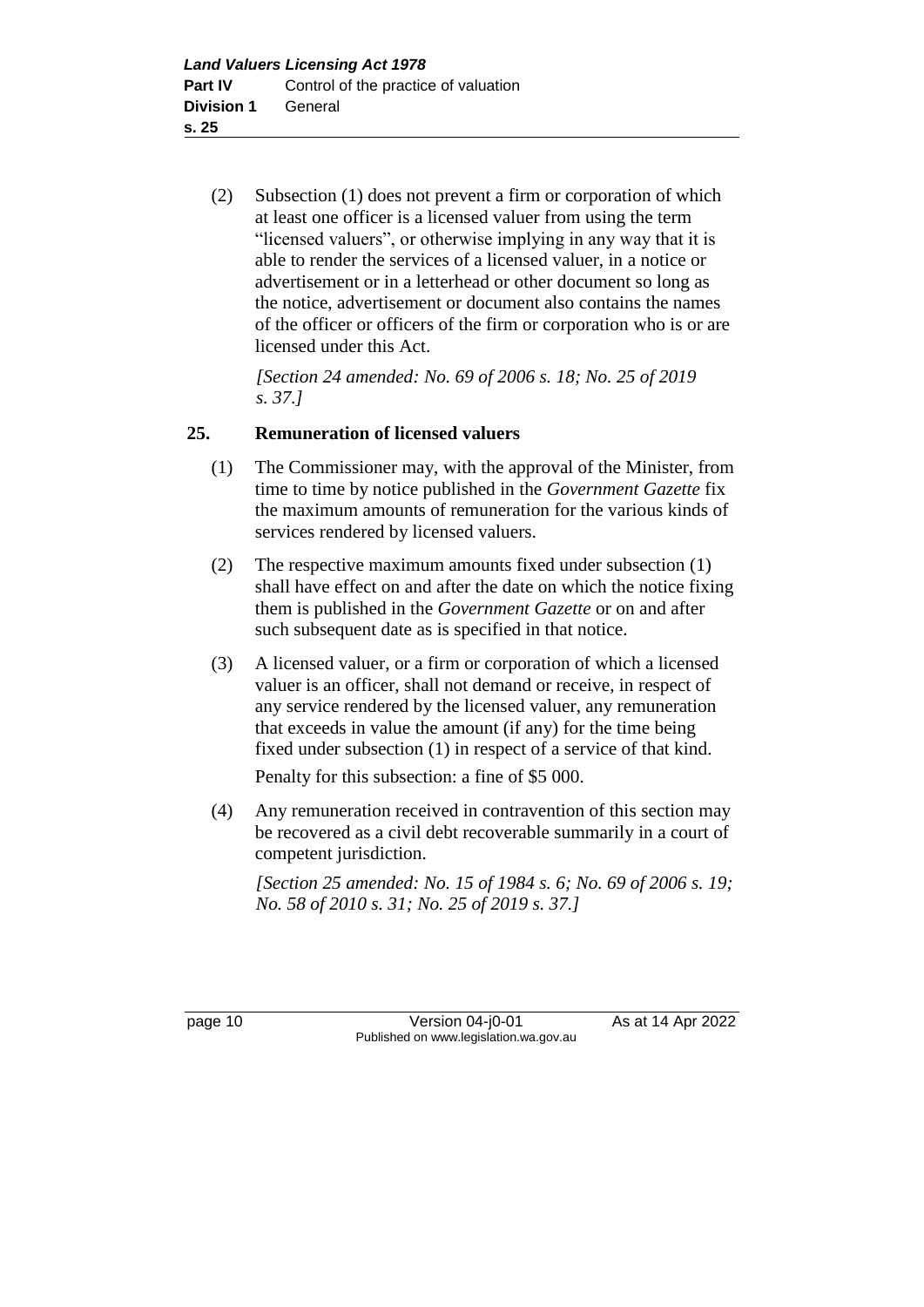# **Division 2 — Discipline**

### **26. Licensed valuers' code of conduct**

The Commissioner may, with the approval of the Minister, from time to time by notice published in the *Government Gazette* lay down a code of conduct for licensed valuers.

*[Section 26 inserted: No. 15 of 1984 s. 7; amended: No. 58 of 2010 s. 31.]*

#### **27. Disciplinary proceedings against licensed valuers**

The Commissioner may allege to the State Administrative Tribunal that there is proper cause for disciplinary action, as mentioned in section 28(2), against a licensed valuer.

*[Section 27 inserted: No. 55 of 2004 s. 597; amended: No. 58 of 2010 s. 31.]*

### **28. SAT's powers on disciplinary proceedings**

- (1) If, in a proceeding commenced by an allegation under section 27 against a licensed valuer, the State Administrative Tribunal is satisfied that proper cause exists for disciplinary action, the State Administrative Tribunal may do any one or more of the following things —
	- (a) reprimand or caution the licensed valuer;
	- (b) impose a fine not exceeding \$10 000 on him;
	- (c) suspend or cancel his licence and, in addition, disqualify him either temporarily or permanently, or until the fulfilment of any condition which may be imposed by the Tribunal, from holding a licence.
- (2) There shall be proper cause for disciplinary action if
	- (a) the licensed valuer improperly obtained a licence; or
	- (b) the licensed valuer has been guilty of negligence or incompetence in making a valuation of land; or

As at 14 Apr 2022 Version 04-j0-01 Page 11 Published on www.legislation.wa.gov.au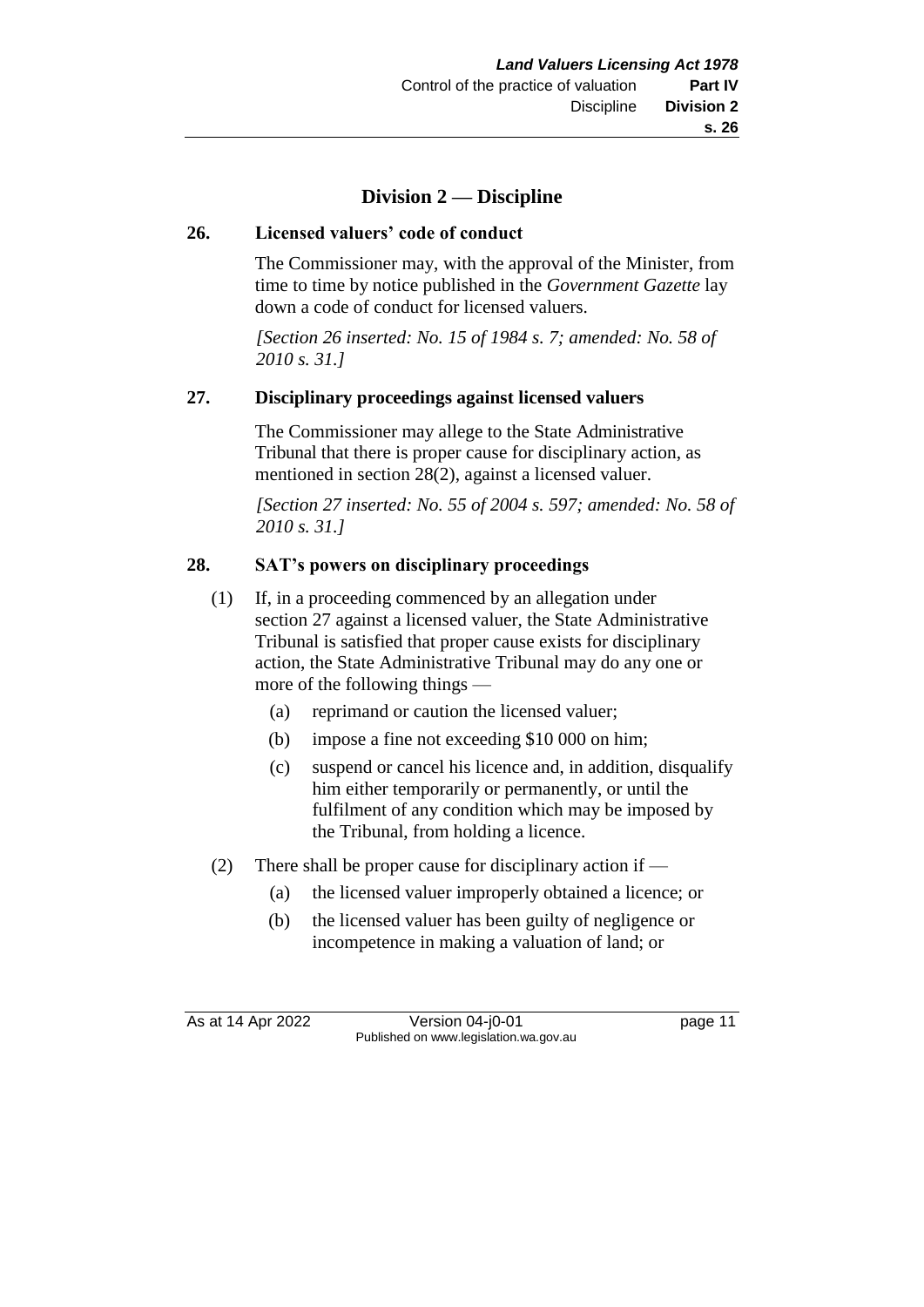- (c) the licensed valuer is acting or has acted in breach of the licensed valuers code of conduct; or
- (d) any other cause exists that renders the licensed valuer unfit to hold a licence.

*[Section 28 amended: No. 55 of 2004 s. 598; No. 69 of 2006 s. 20.]*

page 12 Version 04-j0-01 As at 14 Apr 2022 Published on www.legislation.wa.gov.au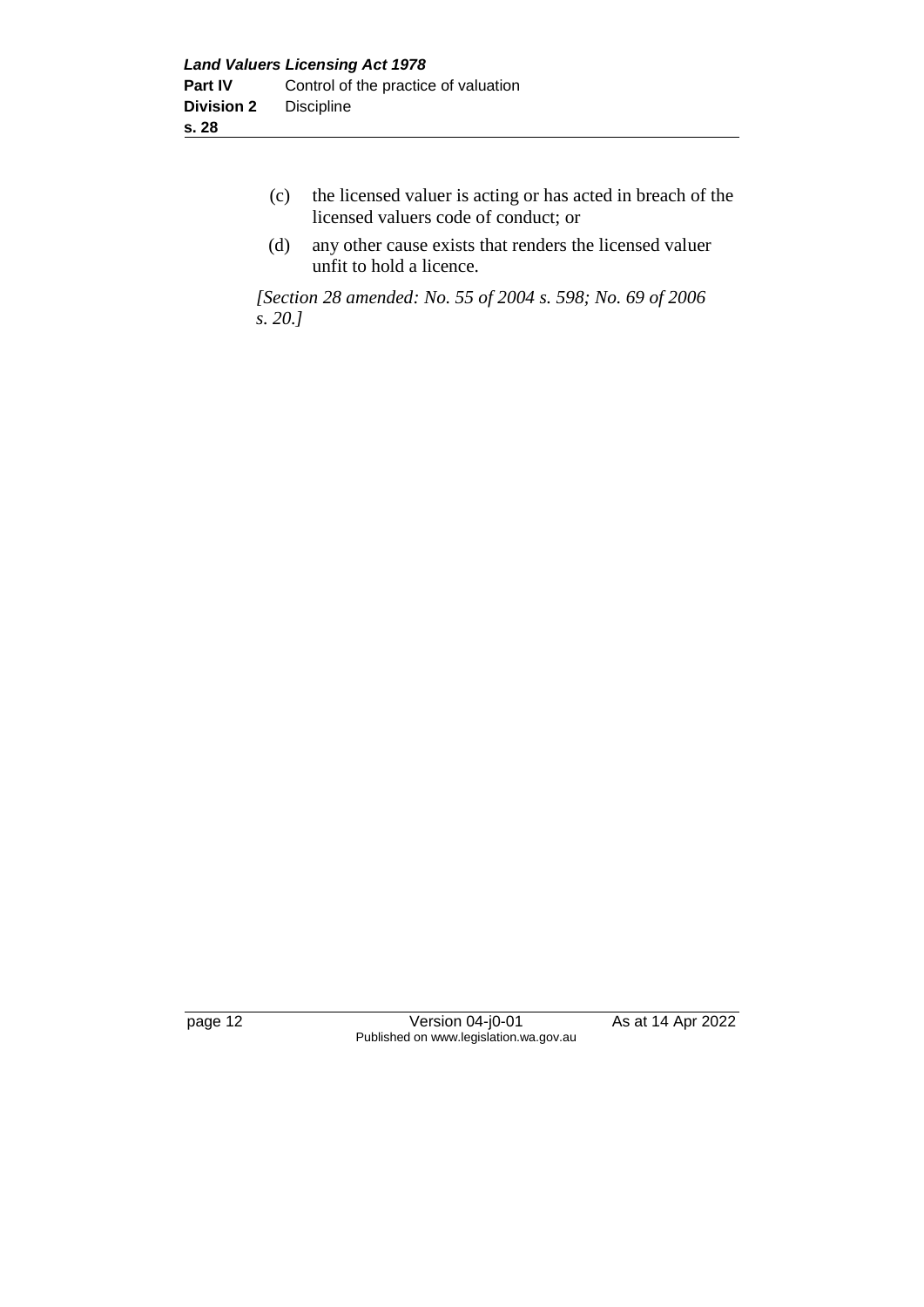# **Part V — Miscellaneous**

#### **29. Register of licensed valuers**

- (1) The Commissioner shall keep a register of licensed valuers.
- (2) The Commissioner shall record in the register any prescribed particulars.
- (3) The Commissioner shall cause to be removed from the register the name of every licensed valuer who dies or ceases for any reason to be licensed under this Act.
- (4) The Commissioner shall, upon receipt of the prescribed fee from a person desiring to inspect the register, make it available for the inspection of that person.

*[Section 29 amended: No. 58 of 2010 s. 31.]*

#### **29A. Change of particulars, licensee to notify Commissioner**

(1) A licensed valuer shall give written notice to the Commissioner of any change in the particulars specified in the register in respect of that valuer as soon as practicable after that change takes place.

Penalty for this subsection: a fine of \$2 000.

(2) The Commissioner shall enter in the register details of any change notified under subsection (1).

*[Section 29A inserted: No. 56 of 1995 s. 30; amended: No. 69 of 2006 s. 21; No. 58 of 2010 s. 31; No. 25 of 2019 s. 37.]*

### **30. Commissioner's certificate**

*[(1), (2) deleted]*

(3) A certificate under the hand of the Commissioner that any person is or is not, or was or was not, licensed under this Act on the date of, or a date referred to, in the certificate, or as to any other matter contained in a register, shall, in the absence of proof to the contrary, be taken as proof of the matter so certified.

As at 14 Apr 2022 Version 04-j0-01 Page 13 Published on www.legislation.wa.gov.au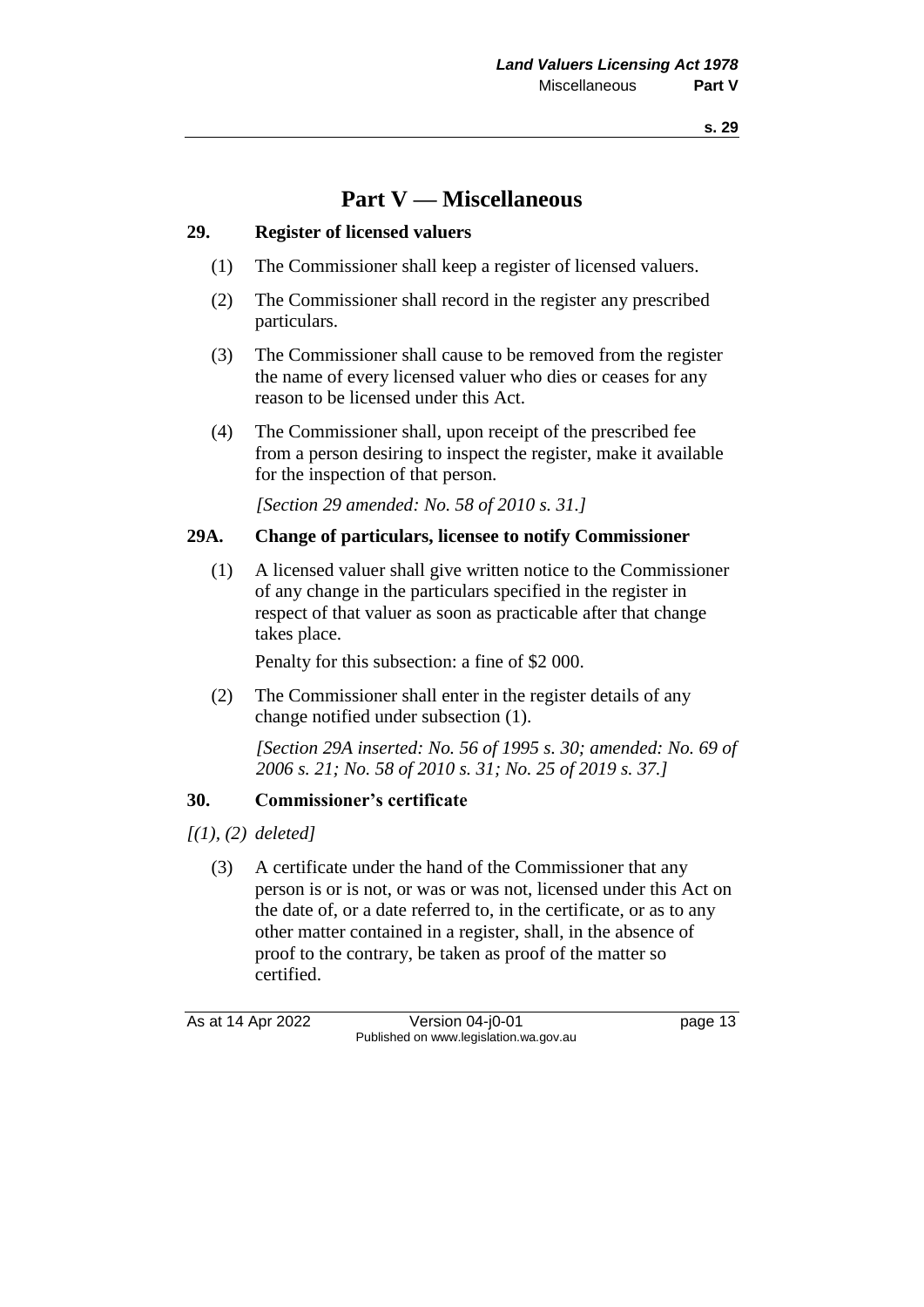#### **s. 31**

(4) The Commissioner shall, upon receipt of a request in writing by any person, and payment of the prescribed fee, issue a certificate as to any of the contents of the Register.

*[Section 30 amended: No. 58 of 2010 s. 31; No. 23 of 2014 s. 22.]*

### **31. Annual report by department**

- (1) The chief executive officer is to ensure that the matters set out in subsection (1a) are included in the department's annual report.
- (1a) The department's annual report is to include details of
	- (a) the number, nature, and outcome, of  $-$ 
		- (i) investigations and inquiries undertaken by, or at the direction of, the Commissioner; and
		- (ii) matters that have been brought before the State Administrative Tribunal by the Commissioner;

and

- (b) the number and nature of matters referred to in paragraph (a) that are outstanding; and
- (c) any trends or special problems that may have emerged; and
- (d) forecasts of the workload of the Commissioner in the year after the year to which the report relates; and
- (e) any proposals for improving the performance of the Commissioner's functions.
- *[(2) deleted]*

*[Section 31 amended: No. 55 of 2004 s. 599; No. 58 of 2010 s. 26 and 31.]*

*[32. Deleted: No. 58 of 2010 s. 27.]*

page 14 Version 04-j0-01 As at 14 Apr 2022 Published on www.legislation.wa.gov.au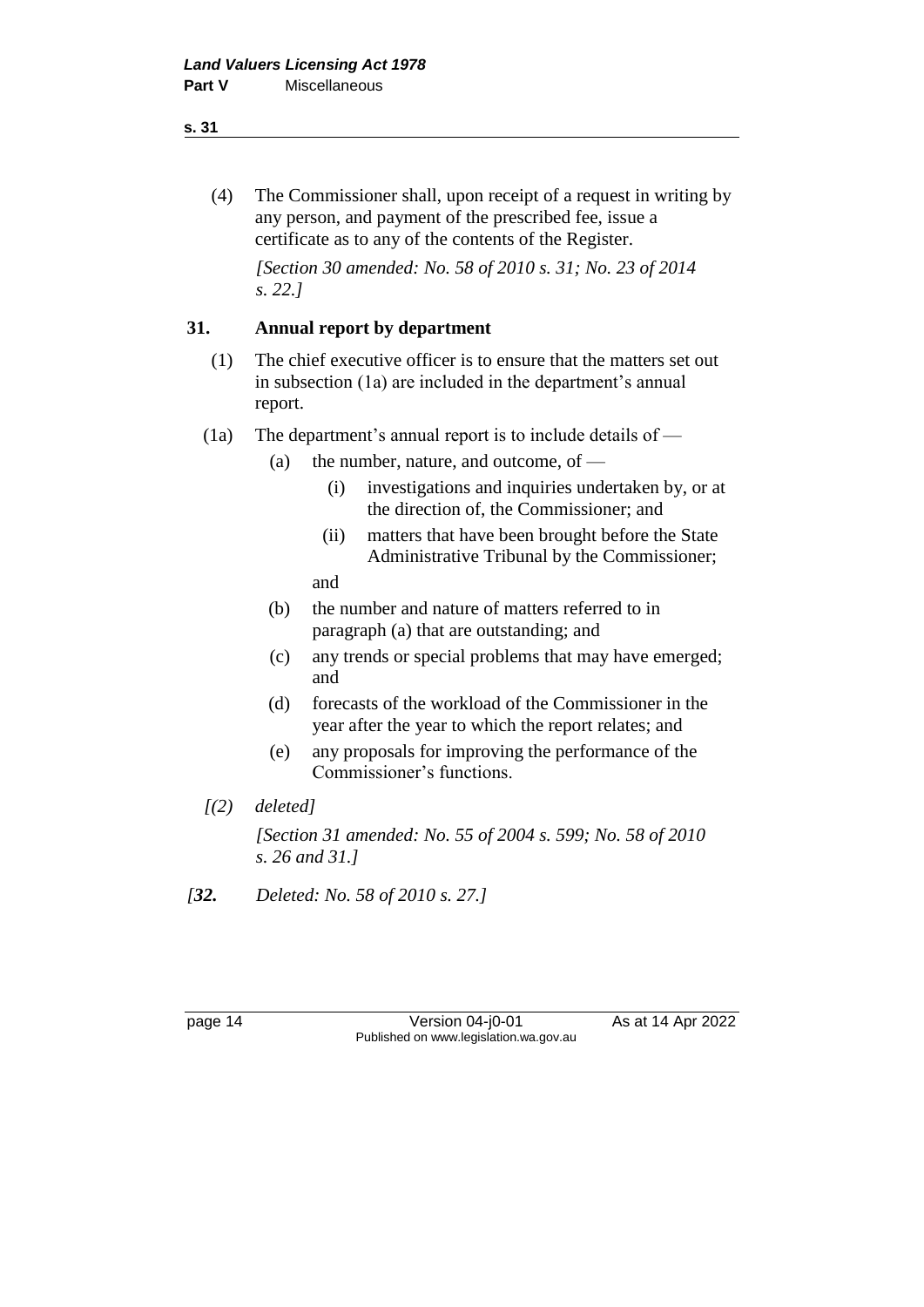#### **33. Confidentiality of information officially obtained**

The *Fair Trading Act 2010* section 112 applies to information obtained for the purposes of this Act.

*[Section 33 inserted: No. 58 of 2010 s. 28.]*

#### **33A. Offence of giving false or misleading information**

- (1) A person who gives false or misleading information to the Commissioner when required to give information to the Commissioner under this Act commits an offence. Penalty for this subsection: a fine of \$20 000.
- (2) For the purposes of subsection (1), a person gives false or misleading information if the person does 1 or more of the following —
	- (a) states anything that the person knows is false or misleading in a material particular;
	- (b) omits anything from a statement without which the statement is, to the person's knowledge, misleading in a material particular;
	- (c) gives or produces any information that
		- (i) the person knows is false or misleading in a material particular; or
		- (ii) omits anything without which the information is, to the person's knowledge, misleading in a material particular.

*[Section 33A inserted: No. 25 of 2019 s. 36.]*

#### **34. Offences by corporations**

Where a corporation is guilty of an offence against this Act any officer of the corporation who was knowingly a party to the commission of that offence is also guilty of that offence.

As at 14 Apr 2022 Version 04-j0-01 page 15 Published on www.legislation.wa.gov.au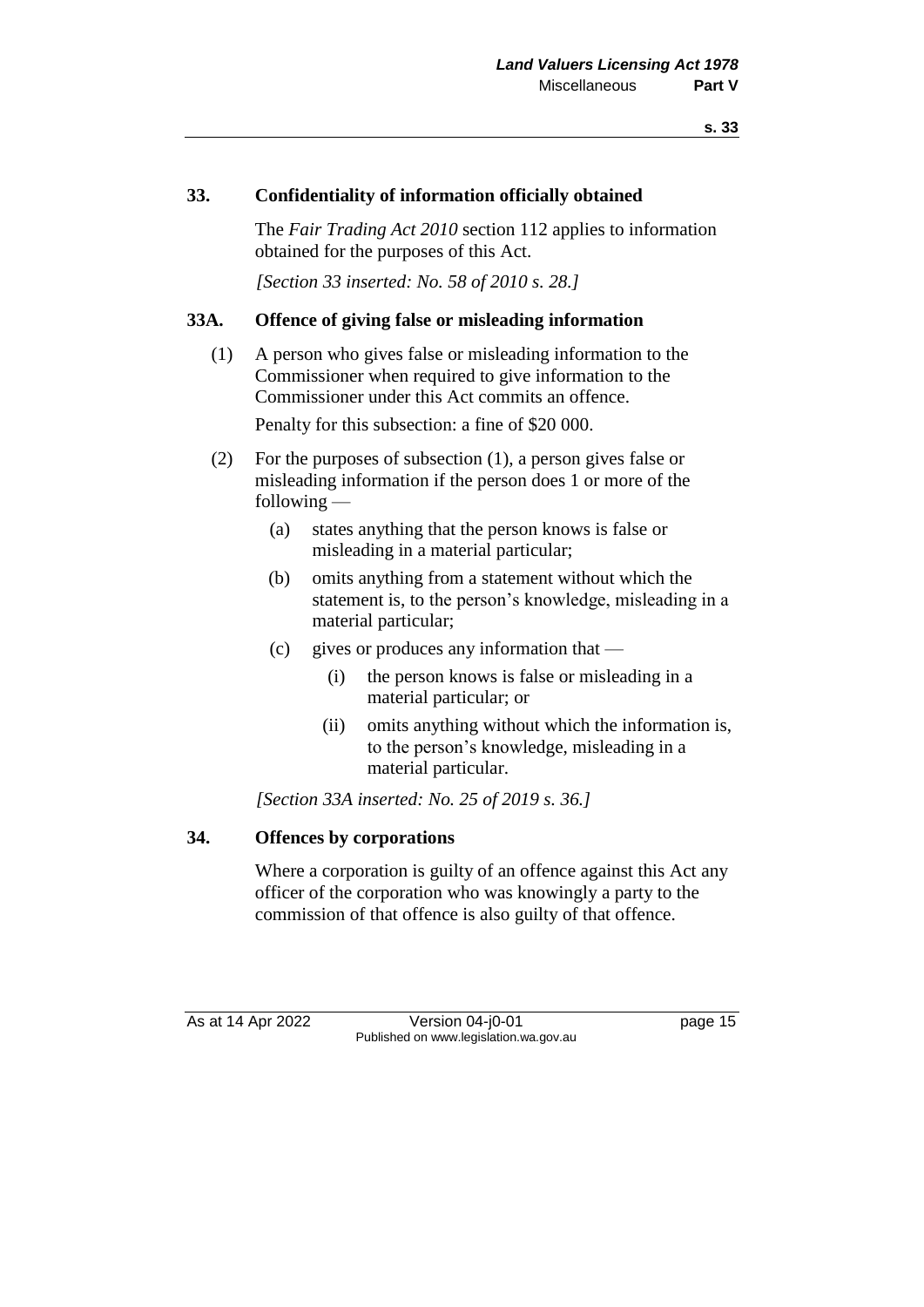#### **35. Proceedings for offences**

- (1) Proceedings for an offence against this Act may be taken by the Commissioner.
- (2) Notwithstanding the provisions of any other Act, proceedings for an offence against this Act may be brought within the period of 3 years after the commission of the alleged offence or, with the consent of the Minister, at any later time.
- (3) An allegation in a charge of an offence under this Act that a person named therein was or was not licensed under this Act at the time specified therein shall, in the absence of proof to the contrary, be taken as proved.

*[Section 35 amended: No. 59 of 2004 s. 141; No. 84 of 2004 s. 78; No. 58 of 2010 s. 31.]*

### **36. Regulations**

- (1) The Governor may make such regulations as are contemplated by this Act or as he considers necessary or expedient for the purposes of this Act.
- (2) Without limiting the generality of subsection (1), those regulations may —
	- *[(a), (b) deleted]*
		- (c) provide for the advertising of notices of applications for licences;
		- (d) prescribe, and provide for the recovery of, any fee for the purposes of this Act;
		- (e) prescribe the particulars to be recorded in the register required to be kept under this Act;
		- *[(f) deleted]*
		- (g) prescribe penalties not exceeding \$1 000 for any breach of the regulations.

page 16 Version 04-j0-01 As at 14 Apr 2022 Published on www.legislation.wa.gov.au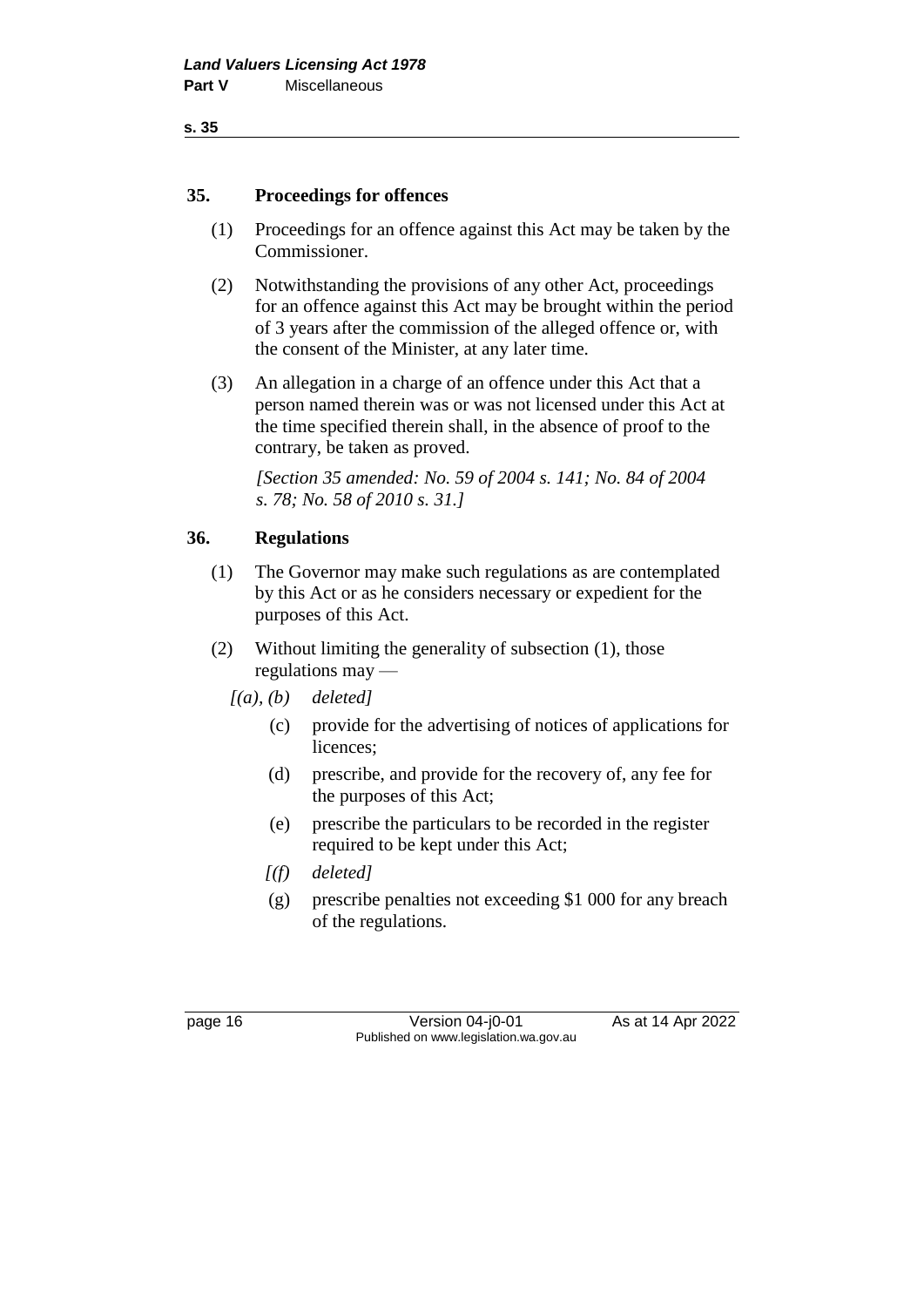**s. 36**

*[(3) deleted]*

*[Section 36 amended: No. 65 of 1987 s. 38; No. 56 of 1995 s. 31; No. 55 of 2004 s. 600; No. 69 of 2006 s. 23; No. 58 of 2010 s. 29; No. 34 of 2020 s. 99(2).]*

As at 14 Apr 2022 Version 04-j0-01 page 17 Published on www.legislation.wa.gov.au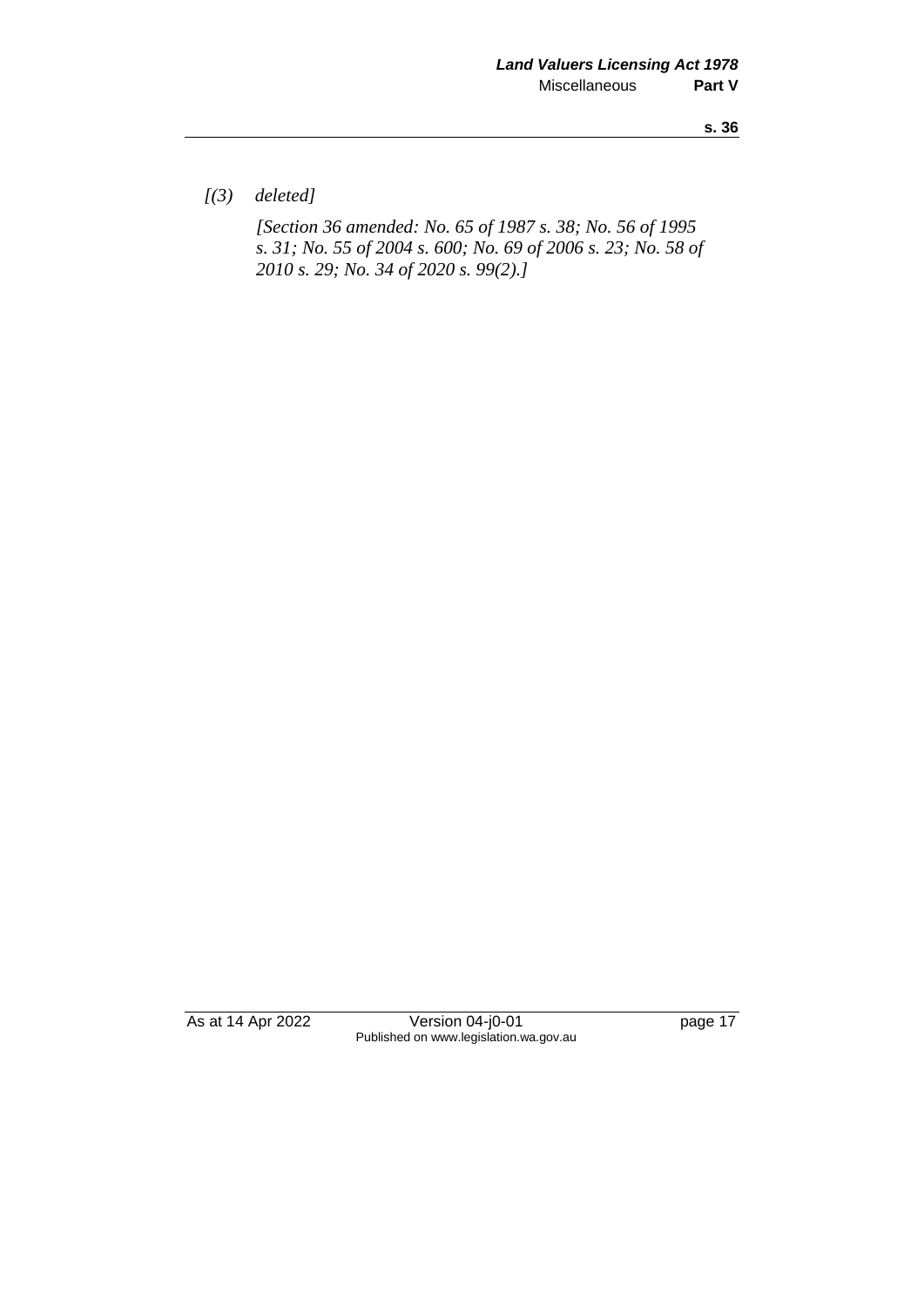**s. 37**

# **Part VI — Miscellaneous transitional matters**

*[Heading inserted: No. 58 of 2010 s. 30.]*

### **37. Terms used**

In this Part —

*commencement day* means the day on which the *Acts Amendment (Fair Trading) Act 2010* Part 3 comes into operation;

*former Board* means the Land Valuers Licensing Board established by section 5 of this Act immediately prior to the commencement day;

*former Registrar* means the Registrar of the former Board immediately prior to the commencement day;

*liability* means any liability, duty or obligation whether actual, contingent or prospective, liquidated or unliquidated, or whether owed alone or jointly or jointly and severally with any other person;

*right* means any right, power, privilege or immunity whether actual, contingent or prospective.

*[Section 37 inserted: No. 58 of 2010 s. 30.]*

### **38. Former Board abolished**

Subject to sections 44 and 45, at the beginning of the commencement day, the former Board is abolished and its members go out of office.

*[Section 38 inserted: No. 58 of 2010 s. 30.]*

### **39. References to former Board or Registrar**

If in a written law or other document or instrument there is a reference to the former Board or the former Registrar, that reference may, where the context so requires, be read as if it had been amended to be a reference to the Commissioner.

*[Section 39 inserted: No. 58 of 2010 s. 30.]*

page 18 **Version 04-j0-01** As at 14 Apr 2022 Published on www.legislation.wa.gov.au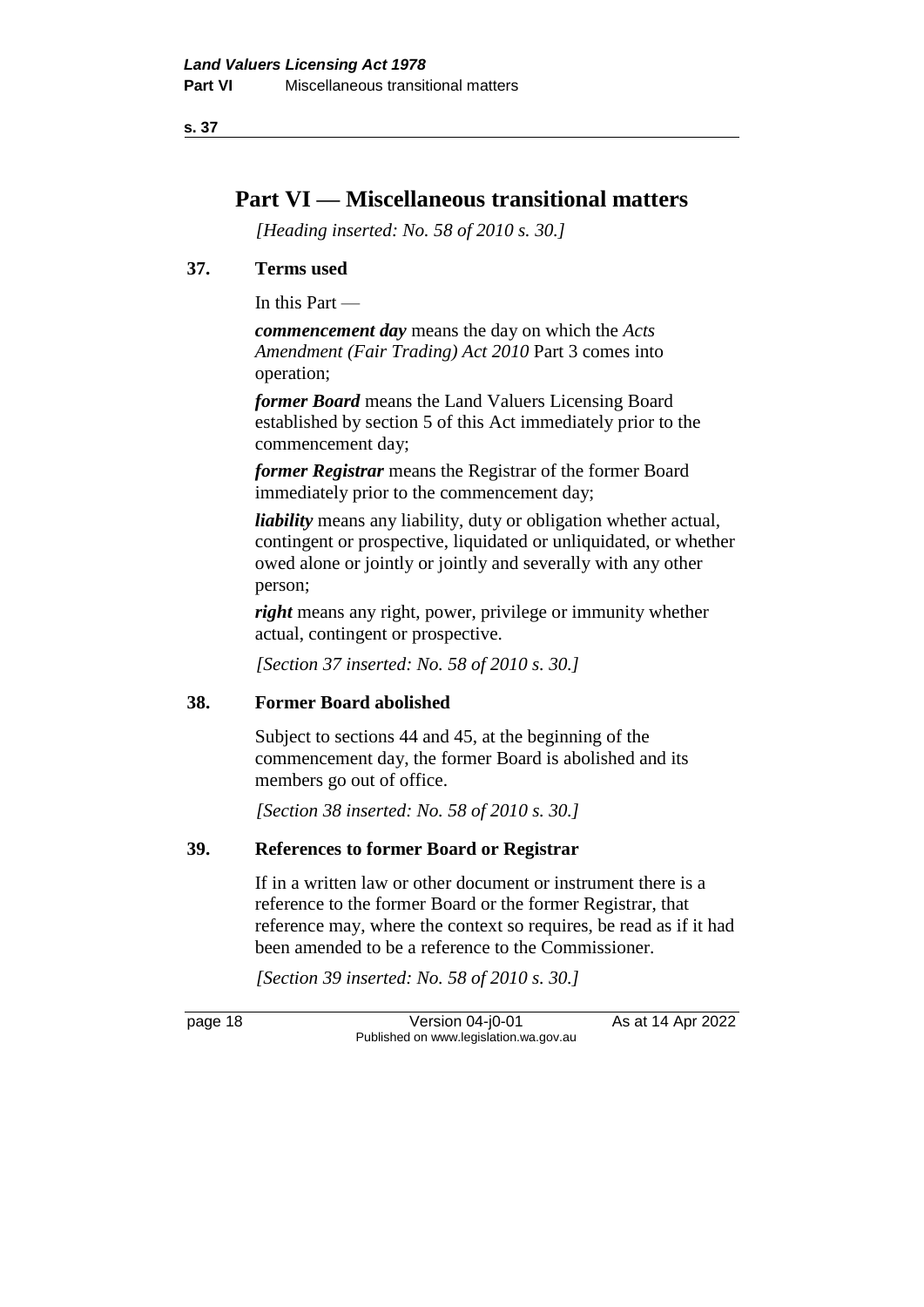#### **40. Immunity continues**

Despite the abolition of the former Board, if the former Board had the benefit of any immunity in respect of an act, matter or thing done or omitted before the commencement day, that immunity continues in that respect for the benefit of the Commissioner.

*[Section 40 inserted: No. 58 of 2010 s. 30.]*

#### **41. Notices of maximum amounts of remuneration**

A notice published in the *Gazette* by the Board under section 25 is taken to have been published by the Commissioner.

*[Section 41 inserted: No. 58 of 2010 s. 30.]*

#### **42. Unfinished proceedings by former Registrar**

Proceedings taken by the former Registrar under section 35 that are not complete at the commencement day are to continue under the direction and control of the Commissioner.

*[Section 42 inserted: No. 58 of 2010 s. 30.]*

#### **43. Unfinished proceedings by former Board**

- (1) Proceedings before the former Board under Part II Division 2 of the Act as it was prior to the commencement day that are not complete by the commencement day —
	- (a) are taken to have been commenced by the Commissioner for the purposes of the Act; and
	- (b) are to continue under the direction and control of the Commissioner.
- (2) Proceedings before the State Administrative Tribunal or another court commenced by allegation against a licensed valuer brought by the former Board that are not complete by the commencement day —
	- (a) are taken to have been commenced by an allegation by the Commissioner for the purposes of the Act; and

| As at 14 Apr 2022 | Version 04-j0-01                       | page 19 |
|-------------------|----------------------------------------|---------|
|                   | Published on www.legislation.wa.gov.au |         |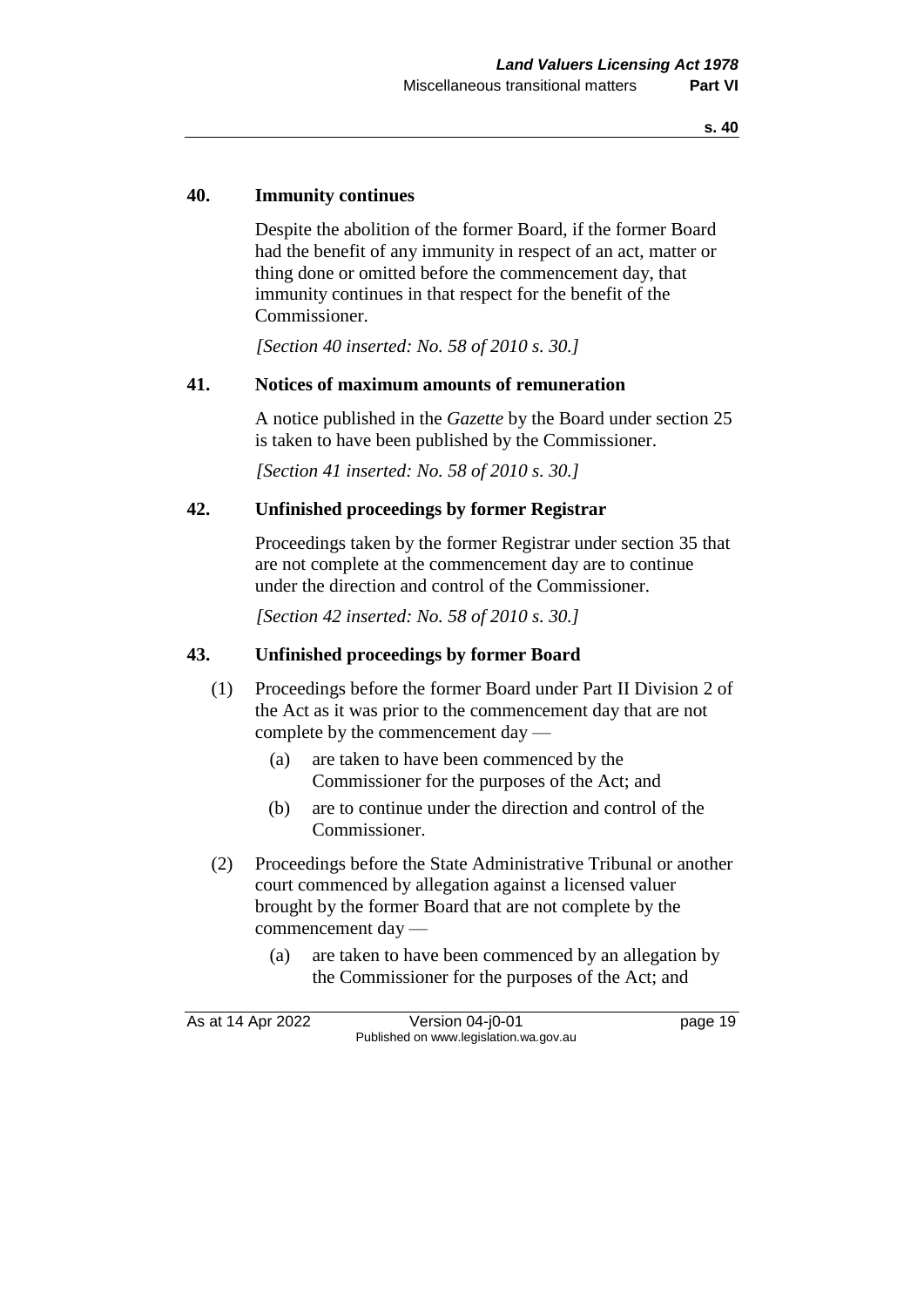### (b) are to continue under the direction and control of the Commissioner.

*[Section 43 inserted: No. 58 of 2010 s. 30.]*

### **44. Winding-up by former Board**

As soon as reasonably practicable after the commencement day, the Board is to wind-up its affairs and in particular, but without limiting what may be done to wind-up its affairs, the Board is to apply its assets, together with any moneys in hand, in —

- (a) discharging its liabilities; and
- (b) transferring any assets which remain after the discharge of liabilities (*residual assets*) to the State to be administered in the department, or realising residual assets and causing the proceeds, together with any moneys in hand, to be credited to the Consolidated Account.

*[Section 44 inserted: No. 58 of 2010 s. 30.]*

### **45. Final report by former Board**

- (1) As soon as reasonably practical after the Board is satisfied that the winding-up of its affairs is concluded, it is to —
	- (a) make and submit to the Minister a report of its proceedings for the period beginning on the day after the commencement day and ending on the day on which the winding-up of its affairs is concluded; and
	- (b) deliver to the chief executive officer all records and information in its possession or under its control.
- (2) The chief executive officer is to include the final report submitted under subsection (1) in the department's annual report for that financial year.

*[Section 45 inserted: No. 58 of 2010 s. 30.]*

page 20 **Version 04-j0-01** As at 14 Apr 2022 Published on www.legislation.wa.gov.au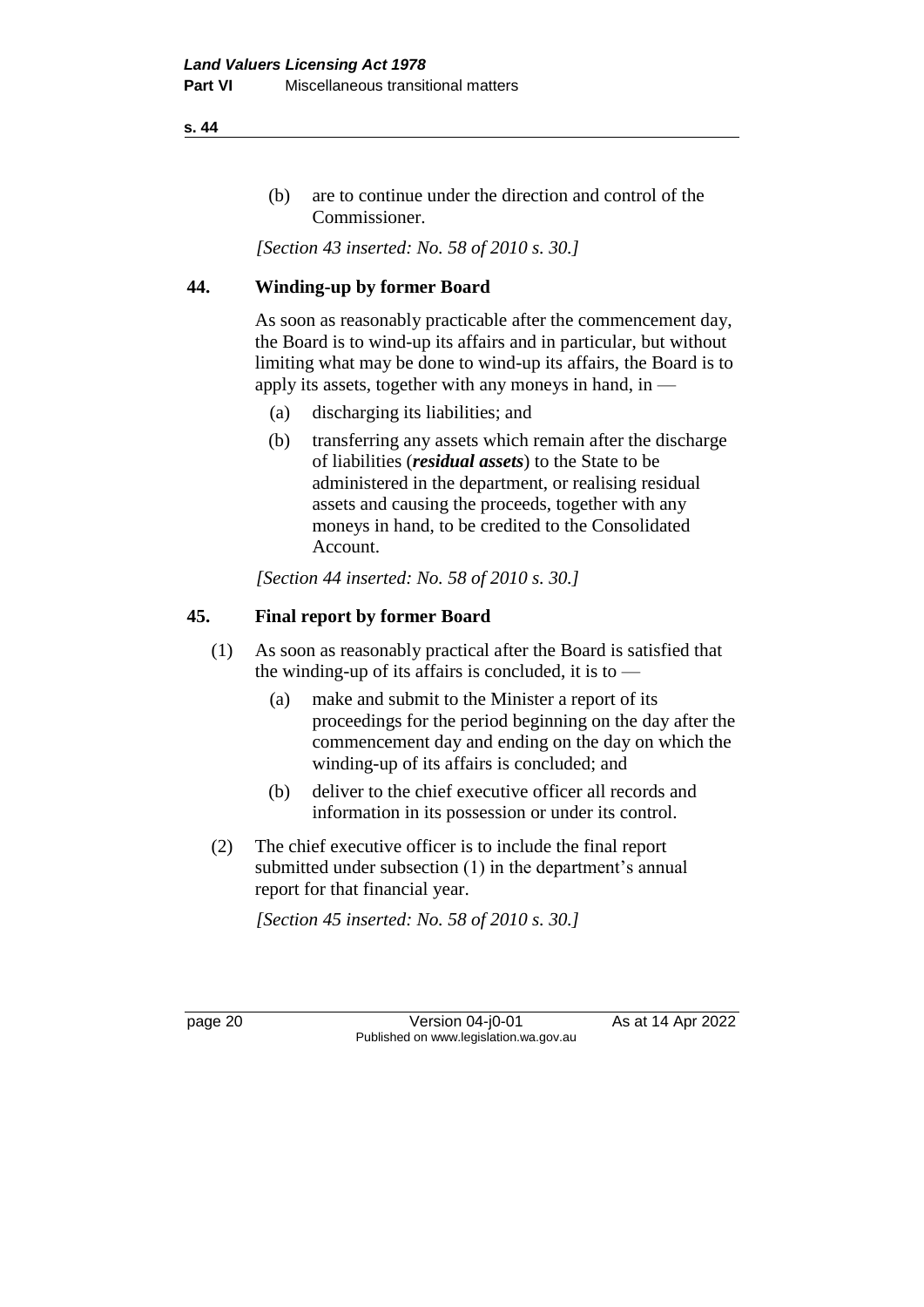#### **46. Transitional regulations**

- (1) If there is not sufficient provision in this Part for dealing with a transitional matter, the Governor may make regulations prescribing all matters that are required, necessary or convenient to be prescribed in relation to that matter.
- (2) In subsection  $(1)$  —

*transitional matter* means a matter that needs to be dealt with for the purpose of effecting the transition from this Act as enacted immediately before the commencement day to this Act as amended by the *Acts Amendment (Fair Trading) Act 2010*.

- (3) Regulations made under subsection (1) may provide that specific provisions of a written law —
	- (a) do not apply; or
	- (b) apply with specific modifications,

to or in relation to any matter.

- (4) Regulations made under subsection (1) must be made within 12 months after the commencement day.
- (5) If regulations made under subsection (1) provide that a specified state of affairs is to be taken to have existed, or not to have existed, on and from a day that is earlier than the day on which the regulations are published in the *Gazette* but not earlier than the commencement day, the regulations have effect according to their terms.
- (6) In subsection  $(5)$  —

*specified* means specified or described in the regulations.

- (7) If regulations contain a provision referred to in subsection (5), the provision does not operate so as —
	- (a) to affect, in a manner prejudicial to any person (other than the State), the right of that person existing before the day of publication of those regulations; or

As at 14 Apr 2022 Version 04-j0-01 Page 21 Published on www.legislation.wa.gov.au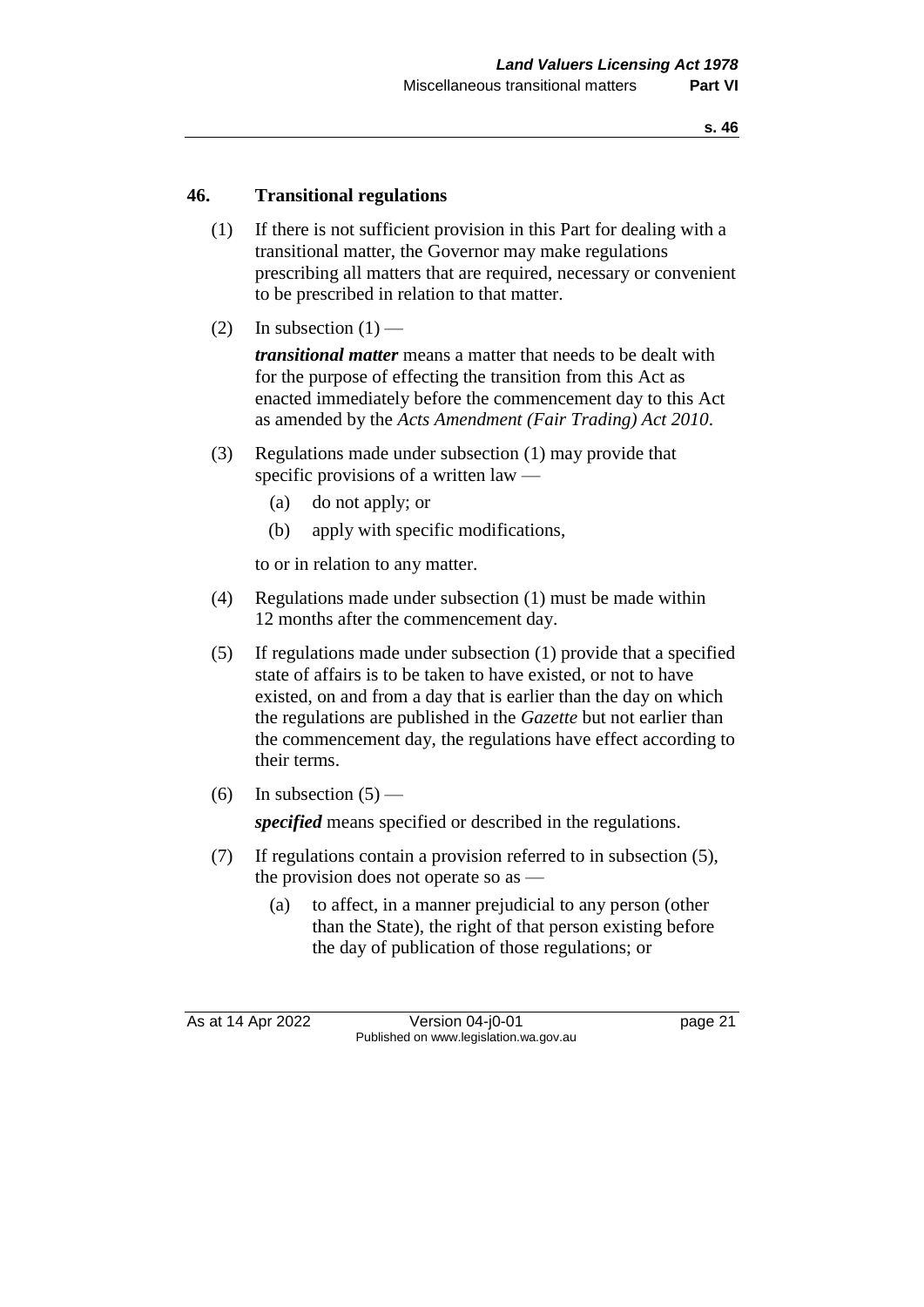**s. 46**

(b) to impose liabilities on any person (other than the State or an authority of the State) in respect of anything done or omitted to be done before the day of publication of those regulations.

*[Section 46 inserted: No. 58 of 2010 s. 30.]*

page 22 Version 04-j0-01 As at 14 Apr 2022 Published on www.legislation.wa.gov.au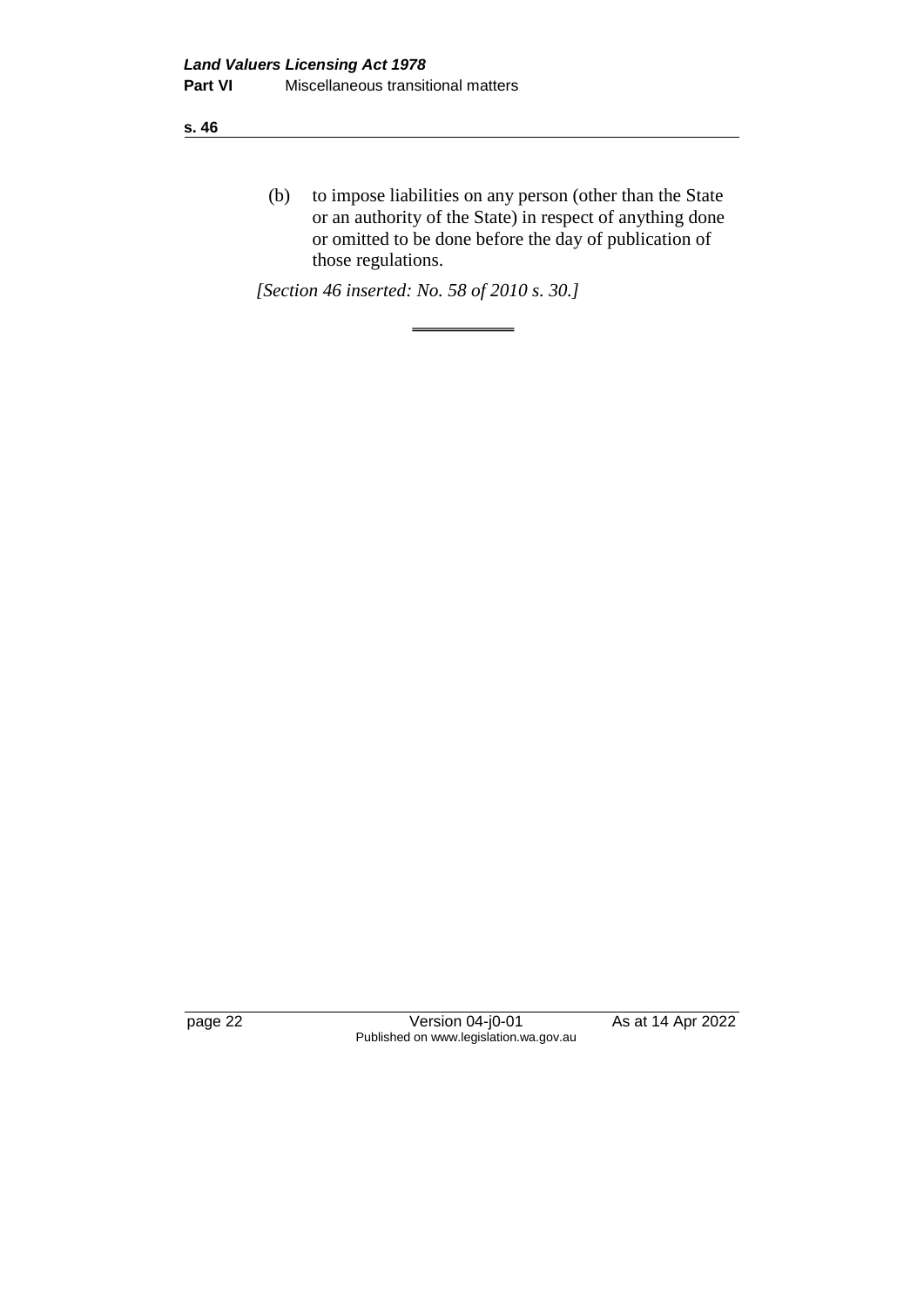# **Notes**

This is a compilation of the *Land Valuers Licensing Act 1978* and includes amendments made by other written laws. For provisions that have come into operation, and for information about any reprints, see the compilation table. For provisions that have not yet come into operation see the uncommenced provisions table.

## **Compilation table**

| <b>Short title</b>                                                                                    | <b>Number</b><br>and year | <b>Assent</b> | Commencement                                                                                                                            |  |
|-------------------------------------------------------------------------------------------------------|---------------------------|---------------|-----------------------------------------------------------------------------------------------------------------------------------------|--|
| Land Valuers Licensing<br>Act 1978                                                                    | 55 of 1978                | 6 Sep 1978    | 1 Jul 1979 (see s. 2 and <i>Gazette</i><br>22 Jun 1979 p. 1677)                                                                         |  |
| Land Valuers Licensing<br>Amendment Act 1984 <sup>1</sup>                                             | 15 of 1984                | 31 May 1984   | Act other than s. 3 and 7:<br>28 Jun 1984 (see s. 2(1));<br>s. 3 and 7: 26 Jul 1985 (see<br>s. 2(2) and Gazette 26 Jul 1985<br>p. 2639) |  |
| <b>Acts Amendment (Legal</b><br>Practitioners, Costs and<br>Taxation) Act 1987 Pt. XI                 | 65 of 1987                | 1 Dec 1987    | 12 Feb 1988 (see s. 2(2) and<br>Gazette 12 Feb 1988 p. 397)                                                                             |  |
| <b>Acts Amendment (Public</b><br>Sector Management)<br>Act 1994 s. $3(1)$                             | 32 of 1994                | 29 Jun 1994   | 1 Oct 1994 (see s. 2 and<br>Gazette 30 Sep 1994 p. 4948)                                                                                |  |
| <b>Business Licensing</b><br>Amendment Act 1995<br>Pt. $62$                                           | 56 of 1995                | 20 Dec 1995   | 1 Jul 1996 (see s. 2(2) and<br>Gazette 1 Jul 1996 p. 3179)                                                                              |  |
| Reprint of the Land Valuers Licensing Act 1978 as at 3 May 2002<br>(includes amendments listed above) |                           |               |                                                                                                                                         |  |
| Acts Amendment and<br>Repeal (Courts and Legal<br>Practice) Act 2003 s. 44<br>and 115                 | 65 of 2003                | 4 Dec 2003    | 1 Jan 2004 (see s. 2 and Gazette<br>30 Dec 2003 p. 5722)                                                                                |  |
| <b>Statutes (Repeals and</b><br>Minor Amendments)<br>Act 2003 s. 74                                   | 74 of 2003                | 15 Dec 2003   | 15 Dec 2003 (see s. 2)                                                                                                                  |  |
| <b>Courts Legislation</b><br>Amendment and Repeal<br>Act 2004 s. 141                                  | 59 of 2004                | 23 Nov 2004   | 1 May 2005 (see s. 2 and<br>Gazette 31 Dec 2004 p. 7128)                                                                                |  |

As at 14 Apr 2022 Version 04-j0-01 page 23 Published on www.legislation.wa.gov.au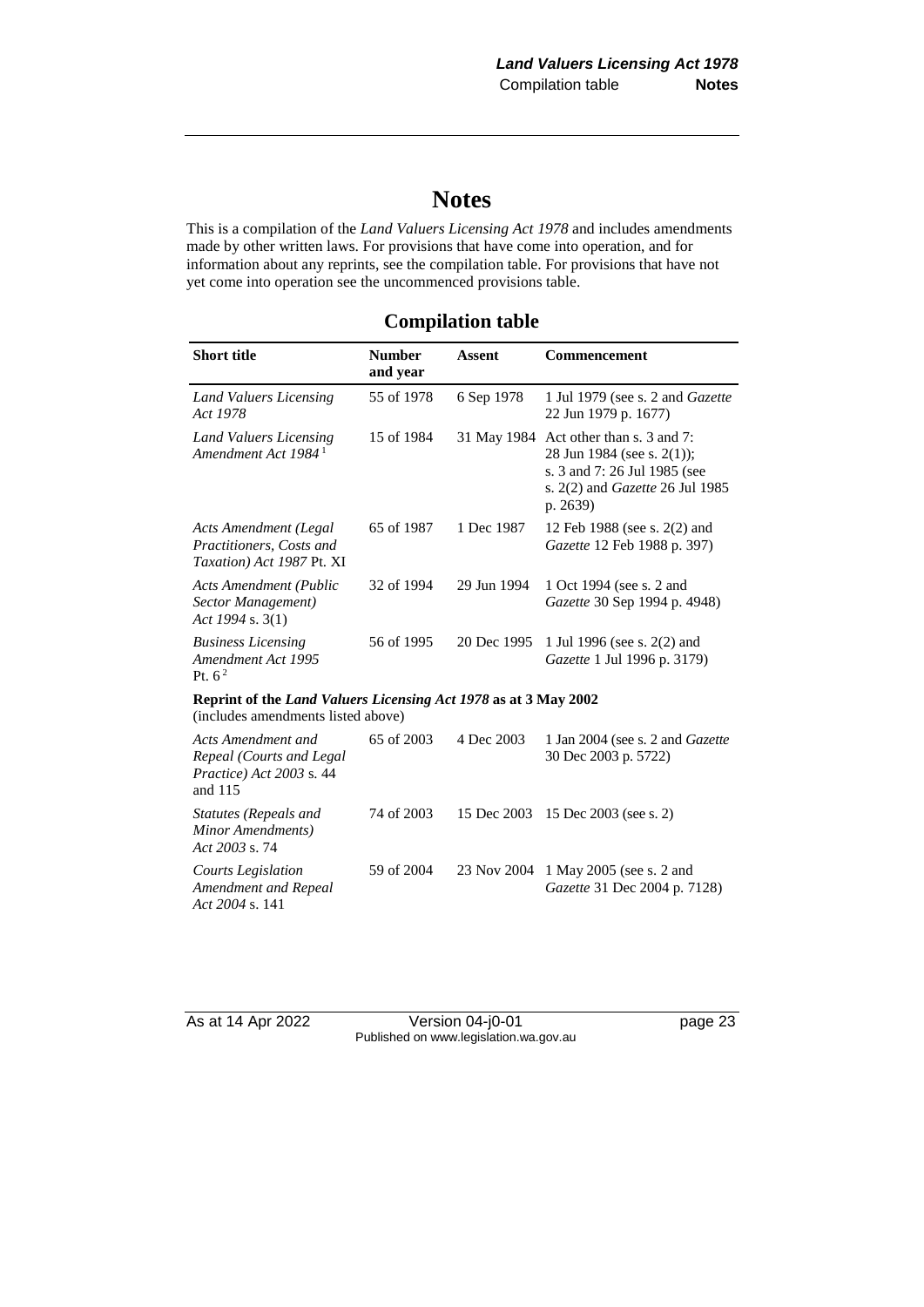| <b>Short title</b>                                                                                                             | <b>Number</b><br>and year                                                                              | <b>Assent</b> | <b>Commencement</b>                                                                                     |  |  |
|--------------------------------------------------------------------------------------------------------------------------------|--------------------------------------------------------------------------------------------------------|---------------|---------------------------------------------------------------------------------------------------------|--|--|
| State Administrative<br>Tribunal (Conferral of<br>Jurisdiction) Amendment<br>and Repeal Act 2004<br>Pt. 2 Div. 70 <sup>3</sup> | 55 of 2004                                                                                             | 24 Nov 2004   | 1 Jan 2005 (see s. 2 and <i>Gazette</i><br>31 Dec 2004 p. 7130)                                         |  |  |
| Criminal Procedure and<br>Appeals (Consequential<br>and Other Provisions)<br>Act 2004 s. 78 <sup>4</sup>                       | 84 of 2004<br>(as amended<br>by No. $2$ of<br>2008<br>s. $78(2)(b)$                                    | 16 Dec 2004   | 2 May 2005 (see s. 2 and<br>Gazette 31 Dec 2004 p. 7129<br>(correction in Gazette<br>7 Jan 2005 p. 53)) |  |  |
|                                                                                                                                | Reprint 2: The Land Valuers Licensing Act 1978 as at 12 May 2006<br>(includes amendments listed above) |               |                                                                                                         |  |  |
| <b>Consumer Protection</b><br><b>Legislation Amendment</b><br>and Repeal Act 2006 Pt. 6                                        | 69 of 2006                                                                                             | 13 Dec 2006   | 14 Jul 2007 (see s. 2 and<br>Gazette 13 Jul 2007 p. 3453)                                               |  |  |
| Criminal Law and<br>Evidence Amendment<br>Act 2008 s. 65                                                                       | 2 of 2008                                                                                              | 12 Mar 2008   | 27 Apr 2008 (see s. 2 and<br>Gazette 24 Apr 2008 p. 1559)                                               |  |  |
| Legal Profession Act 2008<br>s. 671                                                                                            | 21 of 2008                                                                                             |               | 27 May 2008 1 Mar 2009 (see s. 2(b) and<br>Gazette 27 Feb 2009 p. 511)                                  |  |  |
| Reprint 3: The Land Valuers Licensing Act 1978 as at 17 Jul 2009<br>(includes amendments listed above)                         |                                                                                                        |               |                                                                                                         |  |  |
| <b>Acts Amendment</b><br>$(Bankruptcy)$ Act 2009 s. 49                                                                         | 18 of 2009                                                                                             | 16 Sep 2009   | 17 Sep 2009 (see s. 2(b))                                                                               |  |  |
| <b>Acts Amendment (Fair</b><br>Trading) Act 2010 Pt. 3                                                                         | 58 of 2010                                                                                             | 8 Dec 2010    | 1 Jul 2011 (see s. 2(c) and<br>Gazette 7 Jun 2011 p. 2057)                                              |  |  |
| Reprint 4: The Land Valuers Licensing Act 1978 as at 14 Oct 2011                                                               |                                                                                                        |               | (includes amendments listed above) (correction to reprint in Gazette 24 Aug 2012 p. 3959)               |  |  |
| <b>Consumer Protection</b><br><b>Legislation Amendment</b><br>Act 2014 Pt. 5                                                   | 23 of 2014                                                                                             | 9 Oct 2014    | 19 Nov 2014 (see s. 2(b) and<br>Gazette 18 Nov 2014 p. 4315)                                            |  |  |
| <b>Licensing Provisions</b><br>Amendment Act 2016 Pt. 4                                                                        | 44 of 2016                                                                                             | 1 Dec 2016    | 1 Jul 2017 (see s. 2(b) and<br><i>Gazette</i> 30 Jun 2017 p. 3551)                                      |  |  |
| <b>Consumer Protection</b><br><b>Legislation Amendment</b><br>Act 2019 Pt. 7                                                   | 25 of 2019                                                                                             | 24 Oct 2019   | 1 Jan 2020 (see s. 2(b) and<br>Gazette 24 Dec 2019 p. 4415)                                             |  |  |
| COVID-19 Response and<br>Economic Recovery<br>Omnibus Act 2020 s. 99                                                           | 34 of 2020                                                                                             | 11 Sep 2020   | 12 Sep 2020 (see s. 2(b))                                                                               |  |  |

page 24 Version 04-j0-01 As at 14 Apr 2022 Published on www.legislation.wa.gov.au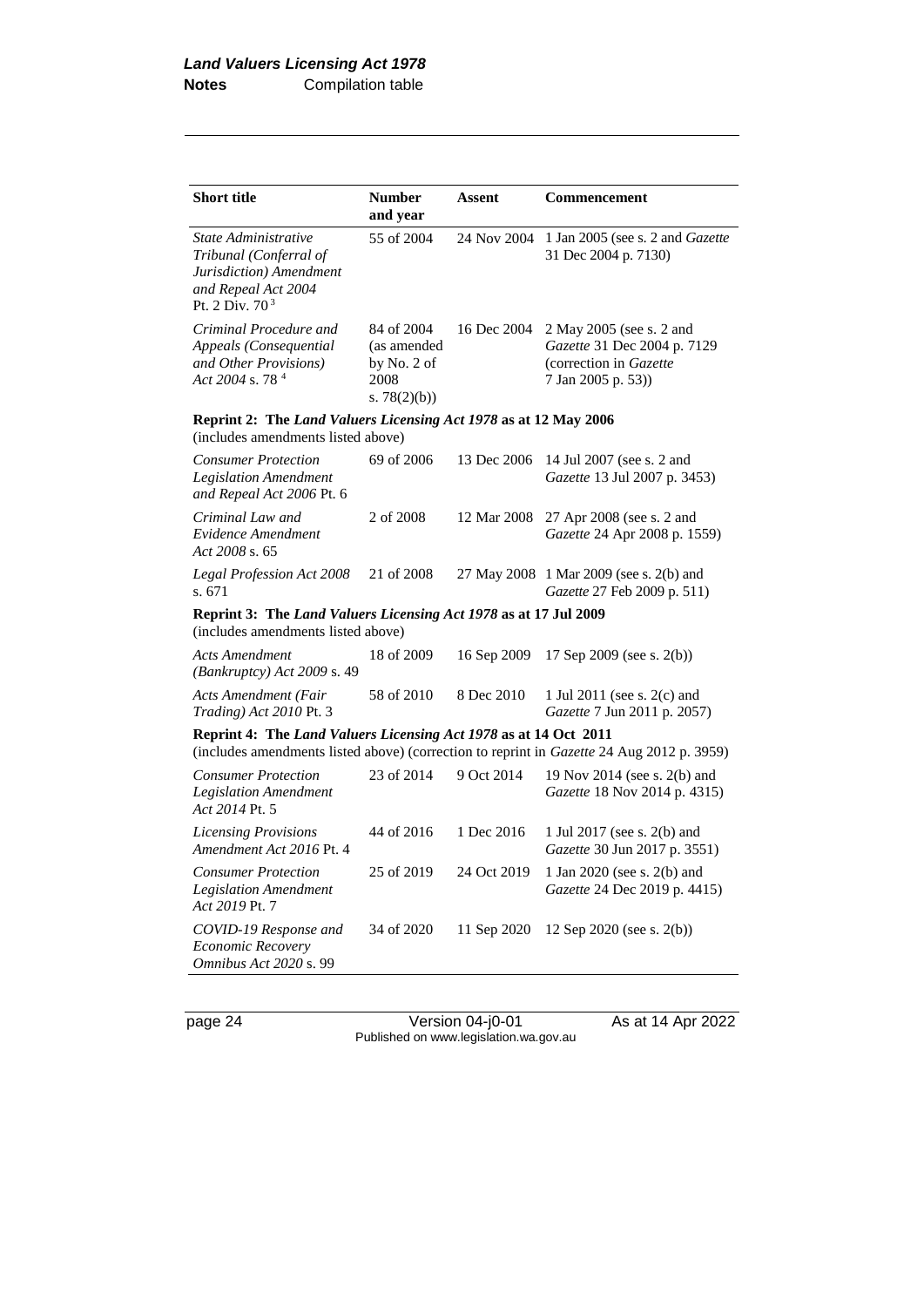#### **Uncommenced provisions table**

To view the text of the uncommenced provisions see *Acts as passed* on the WA Legislation website.

| <b>Short title</b>                                                                     | <b>Number</b><br>and year | Assent | <b>Commencement</b>                                          |
|----------------------------------------------------------------------------------------|---------------------------|--------|--------------------------------------------------------------|
| <b>Mutual Recognition</b><br>(Western Australia)<br>Amendment Act 2022 Pt. 3<br>Div. 8 | 7 of 2022                 |        | 29 Mar 2022 1 Jul 2022 (see s. 2(b) and<br>SL 2022/80 cl. 2) |
| <b>Legal Profession Uniform</b><br>Law Application Act 2022<br>s. 424                  | 9 of 2022                 |        | 14 Apr 2022 To be proclaimed (see s. $2(c)$ )                |

#### **Other notes**

- <sup>1</sup> The *Land Valuers Licensing Amendment Act 1984* s. 4(2) and 6(2) are transitional provisions that are of no further effect.
- <sup>2</sup> The *Business Licensing Amendment Act 1995* s. 32 is a transitional provision that is of no further effect.
- <sup>3</sup> The *State Administrative Tribunal (Conferral of Jurisdiction) Amendment and Repeal Act 2004* Pt. 5, the *State Administrative Tribunal Act 2004* s. 167 and 169, and the *State Administrative Tribunal Regulations 2004* r. 28 and 42 deal with certain transitional issues some of which may be relevant for this Act.
- <sup>4</sup> The *Criminal Procedure and Appeals (Consequential and Other Provisions) Act 2004* s. 82, to the extent it amends this Act, was deleted by the *Criminal Law and Evidence Amendment Act 2008* s. 78(2)(b).

As at 14 Apr 2022 Version 04-j0-01 page 25 Published on www.legislation.wa.gov.au